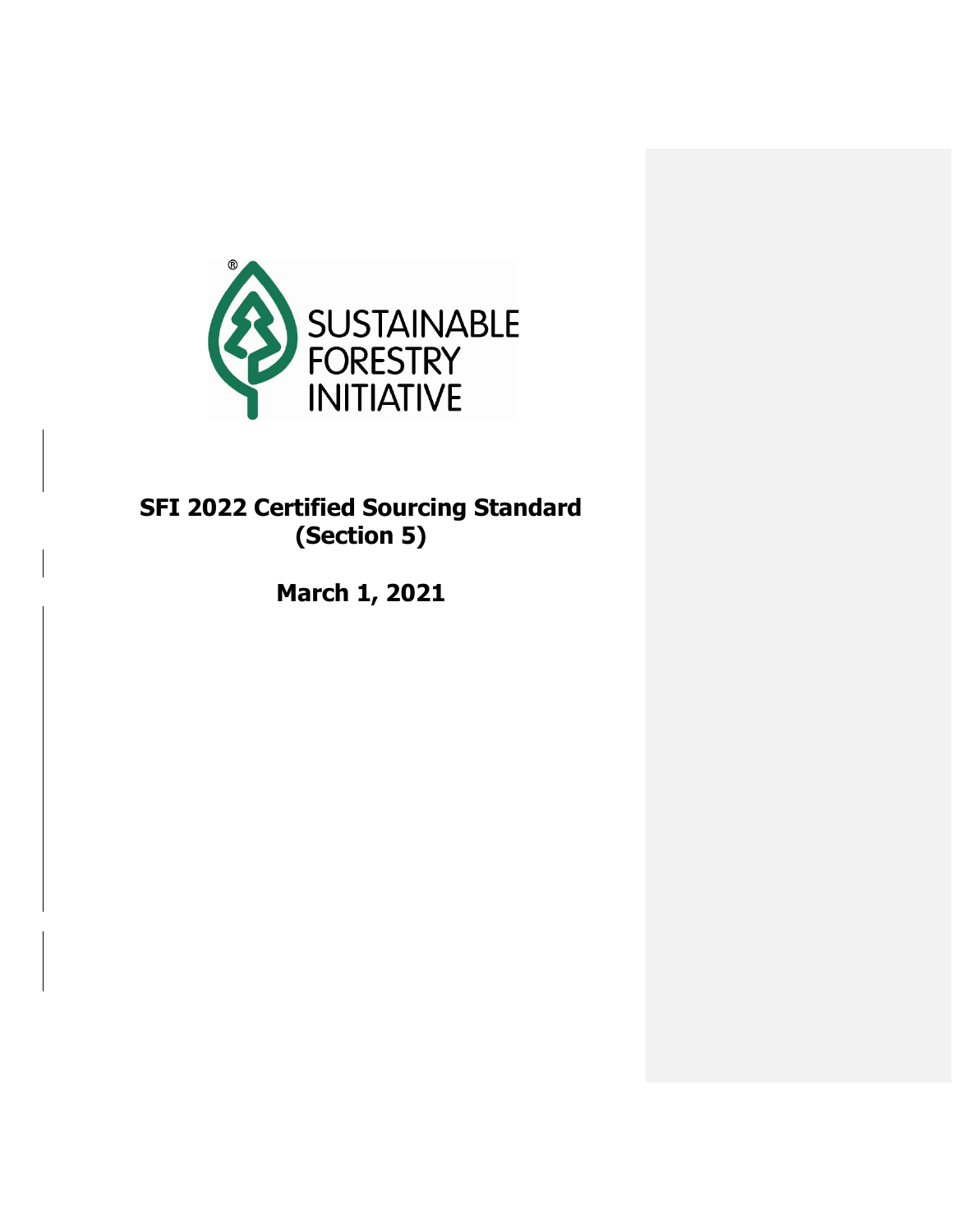# **Table of ContentsAppendix 1: Rules for Use of** SFI Certified Sourcing **Label**

| PART 2: NORMATIVE AND INFORMATIVE REFERENCES_______________________________ 4 |  |
|-------------------------------------------------------------------------------|--|
|                                                                               |  |
|                                                                               |  |
| PART 4: ORGANIZATIONS OUTSIDE THE UNITED STATES AND CANADA ____________ 7     |  |
|                                                                               |  |
|                                                                               |  |
| PART 7: DUE DILIGENCE SYSTEM TO AVOID CONTROVERSIAL SOURCES 9                 |  |
| PART 8: MINIMUM MANAGEMENT SYSTEM REQUIREMENTS ___________________ 14         |  |
|                                                                               |  |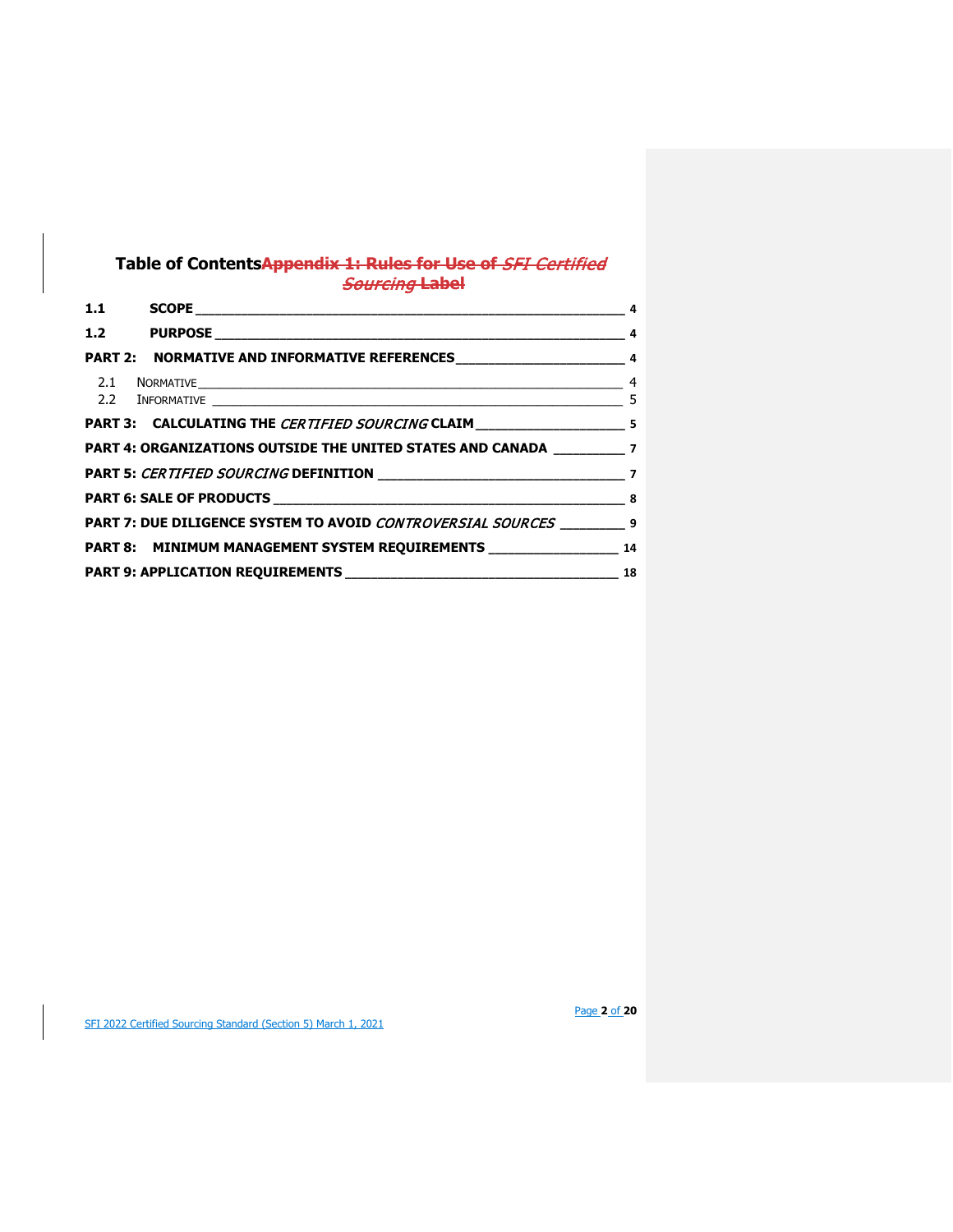#### **Preface**

**SFI Inc. is an independent, non-profit, charitable organization dedicated to promoting** sustainable forest management in North America and supporting responsible procurement globally. The SFI Board is a three chamber Board of Directors representing environmental, social and economic interests equally, and the *program* addresses local needs through its grassroots network of 34 SFI Implementation Committees across North America. SFI Inc. directs all elements of the *SFI program* including the *SFI* forest management, *fiber sourcing* and chain-of-custody standards, labeling and marketing.

Consumers in growing numbers want assurance that their buying decisions represent a sound environmental choice. They are asking for proof that wood, paper and packaging products are made with raw materials from *certified forest content* and *certified sourcing*. The Rules for Use of SFI On-Product Labels as well as the SFI Chain-of-Custody Standard deliver a reliable and credible mechanism so businesses can provide this assurance to their customers.

The *SFI program* meets guidelines on environmental claims in product advertising and communication issued by the U.S. Federal Trade Commission and guidelines on environmental labeling and advertising issued by the Competition Bureau of Canada.

Studies have shown that consumers appreciate the value of forest certification in helping them identify wood and paper products from legal, responsible sources.

The fact that the SFI program can deliver a steady supply of fiber from well-managed forests is especially important at a time when there is increasing demand for green building and responsible paper purchasing, and only 10 percent of the world's forests are certified.

SFI 2022 Certified Sourcing Standard (Section 5) March 1, 2021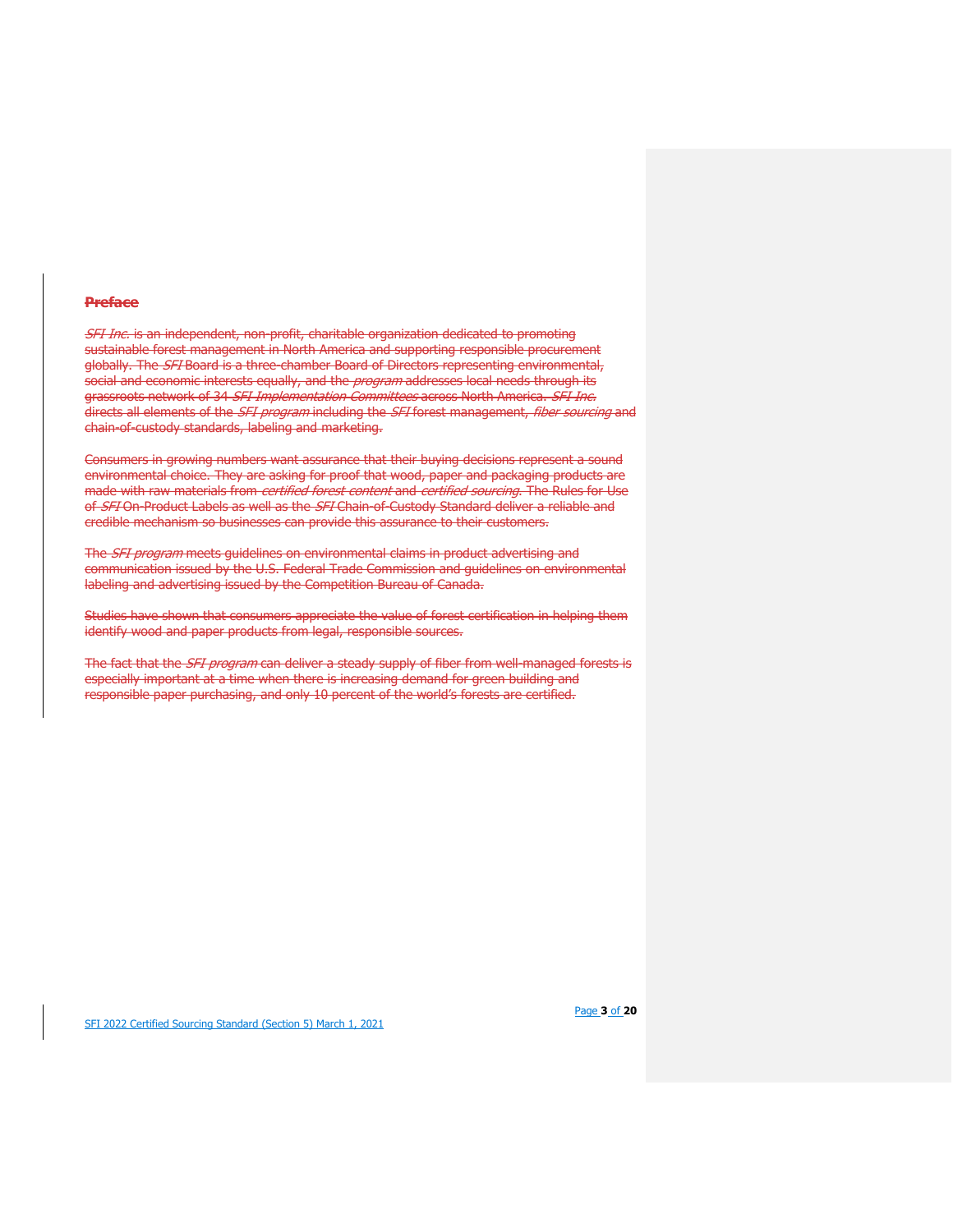## **Part 1: Scope and Purpose**

## <span id="page-3-0"></span>**1.1 Scope**

This section describes the requirements for Program ParticipantsCertified OrganizationsSFIcertified organizations, both primary producers and secondary producers, in the United States or Canada sourcing SFI Certified Sourcing inputs to make an SFI Certified Sourcing claim. seeking use of the SFI Certified Sourcing on-product label. Primary or secondary producers with operations outside of the United States and Canada should refer to Part 4 of this **Sstandard Appendix.** 

Certified OrganizationsSFI-certified organizations - with a valid SFI Chain of Custody Chain-of-Custody certificate may use their chain of custody Chain-of-Custody procedures to account for SFI Certified Sourcing content and apply the SFI Certified Sourcing label.

A secondary producer must meet all the requirements in the SFI Certified Sourcing Standard to use the SFI Certified Sourcing Label, provided they do not also hold a SFI Chain-of-Custody cCertificates. This includes Part 7. Due Diligence System to Avoid Controversial Sources and Part 8. Minimum Management System.

## <span id="page-3-1"></span>**1.2 Purpose**

The purpose of this section is to describe the requirements Program ParticipantsCertified OrganizationsSFI-certified organizations and secondary producers must meet in order to manufacture product with a SFI Certified Sourcing claim. use the SFI on-product label.

## **1.3 Label**

Thise following label applies to this section.



## <span id="page-3-2"></span>**Part 2: Normative and Informative References**

## <span id="page-3-3"></span>**2.1 Normative**

The following normative *SFI <del>Standards</del> standards* are referenced in this document and can be found on the *SFI Inc.* website at [www.sfiprogram.orgwww.forests.org:](http://www.forests.org/)

SFI 2022 Certified Sourcing Standard (Section 5) March 1, 2021

**Commented [SFI 1]:** This was an interpretation which is now incorporated into the Standard. (Interpretation #3, Part 2).

**Commented [SFI2]:** Deleted because secondary producers are included in the definition of Certified Organization

Page **4** of **20**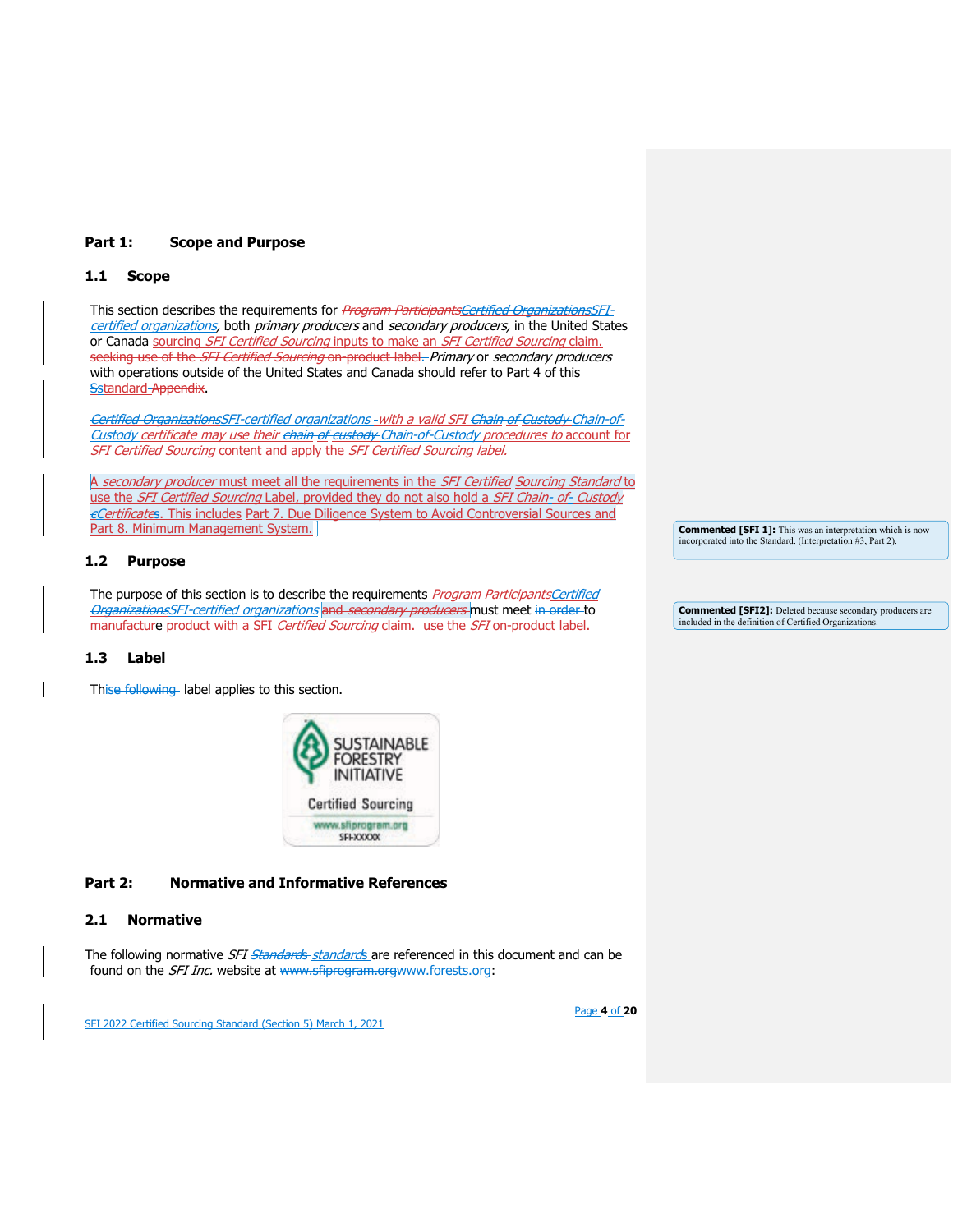<span id="page-4-0"></span>

| j.                 | ISO/IEC 17065:2012 - Conformity Assessment - Requirements for bodies certifying<br>product, process and services                                                                                                                                                                                                      |                                                       |
|--------------------|-----------------------------------------------------------------------------------------------------------------------------------------------------------------------------------------------------------------------------------------------------------------------------------------------------------------------|-------------------------------------------------------|
| ii.                | Sections 2 and 3 $-$ SFI 202215 2019 Standards and Rules                                                                                                                                                                                                                                                              |                                                       |
| iii.               | Section 65 - Rules for Use of SFI On-Product Labels and Off-Product Marks                                                                                                                                                                                                                                             |                                                       |
| iv.                | Section $\underline{87}$ = SFI Policies                                                                                                                                                                                                                                                                               |                                                       |
| ν.                 | Section 109 - Appendix 1: Audits of Multi-Site Organizations                                                                                                                                                                                                                                                          |                                                       |
| vi.                | Section $143$ - SFI Definitions                                                                                                                                                                                                                                                                                       |                                                       |
| 2.2                | <b>Informative</b>                                                                                                                                                                                                                                                                                                    |                                                       |
|                    | The following informative documents are referenced in this section and can be found on the SFI<br>Inc. website at www.forests.org:www.sfiprogram.org:                                                                                                                                                                 |                                                       |
| i.                 | Section 4 - SFI 202215 2019 Chain of Custody Chain-of-Custody Standard                                                                                                                                                                                                                                                |                                                       |
| ii.                | Section 76 - Guidance to SFI 2022 15 2019 Standards                                                                                                                                                                                                                                                                   |                                                       |
|                    |                                                                                                                                                                                                                                                                                                                       |                                                       |
| ₩iii.              | Section 109 - SFI 202215 2019 Audit Procedures and Auditor Qualifications and<br>Accreditation                                                                                                                                                                                                                        |                                                       |
| <del>iii</del> iv. | ISO 9001:201508 Quality management systems - Requirements                                                                                                                                                                                                                                                             |                                                       |
|                    |                                                                                                                                                                                                                                                                                                                       |                                                       |
| i <del>v.</del> v. | ISO 14001:201504 Environmental Management Systems - Specification with guidance<br>for use                                                                                                                                                                                                                            |                                                       |
|                    |                                                                                                                                                                                                                                                                                                                       |                                                       |
| Part 3:            | <b>Calculating the Creating a Certified Sourcing LabelClaim</b>                                                                                                                                                                                                                                                       | <b>Commented [SFI 3]:</b> Edit for clarity of intent. |
| 3.1                | Primary producers are manufacturing units that produce forest products (wood, paper,<br>pulp, or composite products) and source 50% or more (by weight) of their wood-based<br>raw materials directly from primary sources. They must account for 100% of their<br>primary sources as coming from certified sourcing. |                                                       |
|                    | If a <i>primary producer</i> sources from company-owned or company-controlled lands                                                                                                                                                                                                                                   |                                                       |

SFI 2022 Certified Sourcing Standard (Section 5) March 1, 2021

<span id="page-4-1"></span>e<del>nrolled in the *SFI program*that are SFI certified</del>, those lands must be third-party

certified to the *SFI 20<u>22</u> 15-2019 Forest Management Standard*.

Page **5** of **20**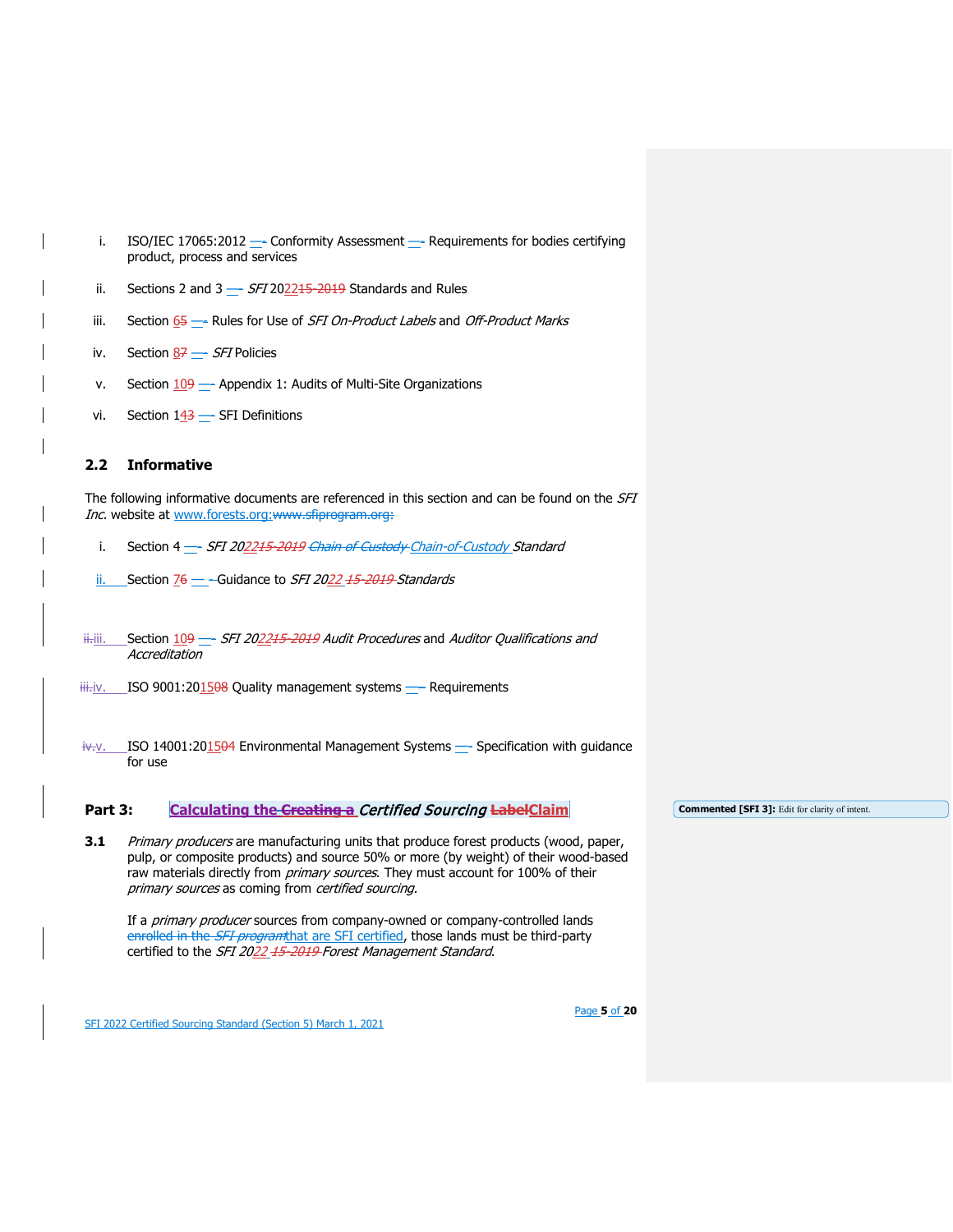| 3.2 | Secondary producers are manufacturing units that produce forest products and source<br>50% or more (by weight) of their wood-based raw materials from secondary sources.<br>They must account for at least two-thirds $\frac{2}{3}$ (by weight) of the wood or wood fiber in<br>the product(s) or manufacturing unit as coming from certified sourcing. The other one-<br>third (1/3) cannot come from <i>controversial sources</i> .                                                                                                                                                                                                                                   |                                                                                                                                   |
|-----|-------------------------------------------------------------------------------------------------------------------------------------------------------------------------------------------------------------------------------------------------------------------------------------------------------------------------------------------------------------------------------------------------------------------------------------------------------------------------------------------------------------------------------------------------------------------------------------------------------------------------------------------------------------------------|-----------------------------------------------------------------------------------------------------------------------------------|
| 3.3 | Calculation of percentage for use of the <i>Certified-certified Sourcing claim</i> or<br><b>Label and information in sales documentation is as follows:</b>                                                                                                                                                                                                                                                                                                                                                                                                                                                                                                             | <b>Commented [SFI 4]:</b> Edit for improved clarity.                                                                              |
|     | <b>3.3.1</b> Primary producers shall demonstrate conformance with the requirements of 3.1<br>at all timesalways demonstrate conformance with the requirements of 3.1, which<br>means 100% certified certified sourcing sourcing for every product group.<br>If less than 5% (by weight) of a manufacturing unit's raw material supply<br>a.<br>comes from secondary sources, these sources are considered de minimis<br>and no certification of this portion is required if all is from U.S. or<br>Canadian sources.<br>A primary producer that sources more than 5% of their raw material from<br>b.                                                                   |                                                                                                                                   |
|     | secondary sources (the remaining raw material is from primary sources<br>that are certified to the <i>SFI Fiber Sourcing Standard's</i> requirements), is<br>required to meet Part 3, Creating a <i>Ecertified Ssourcing</i> Claim, Part 7.<br>Due Diligence System to Avoid Controversial Sources and Part 8.<br>Minimum Management System.                                                                                                                                                                                                                                                                                                                            | <b>Commented [SFI 5]:</b> This was an interpretation which is now<br>incorporated into the Standard. (Interpretation #2, Part 3). |
|     | 3.3.2 Secondary producers shall specify how they will meet the requirements of 3.2 to<br>conform to the two-thirds rule. They may base the calculation on a <i>product</i><br><i>group</i> or time period $\leftarrow$ which cannot exceed one quarter. The percentage may<br>be calculated as:<br>Rolling Average Percentage - The percentage calculated for wood fiber<br>a.<br>consumed during, for example, the previous four quarters or 12 months.<br>The period over which the rolling average is calculated shall not exceed<br>one year.<br>b.<br>Simple Percentage $\_\_$ The percentage calculated for wood fiber<br>consumed in the specific product group. |                                                                                                                                   |
|     | <b>3.3.3</b> In all cases, the organization must demonstrate that the requirements of 3.1<br>and/or 3.2 are met before the claim or label can be used in relation to a specific<br>product group or time period.                                                                                                                                                                                                                                                                                                                                                                                                                                                        | <b>Commented [SFI 6]:</b> Edit for clarity                                                                                        |
|     | 3.3.4 A secondary producer may use the Certified certified Sourcing sourcing claim or<br>Label on products from a single manufacturing unit as long as the specific<br>supply for that product(s) or for that manufacturing unit meets all the content<br>requirements set out in this document.                                                                                                                                                                                                                                                                                                                                                                        | <b>Commented [SFI 7]: Edit for clarity</b>                                                                                        |
|     | 3.3.5 The sourcing requirement may be met either at the product line or<br>manufacturing unit level.                                                                                                                                                                                                                                                                                                                                                                                                                                                                                                                                                                    |                                                                                                                                   |

Page **6** of **20**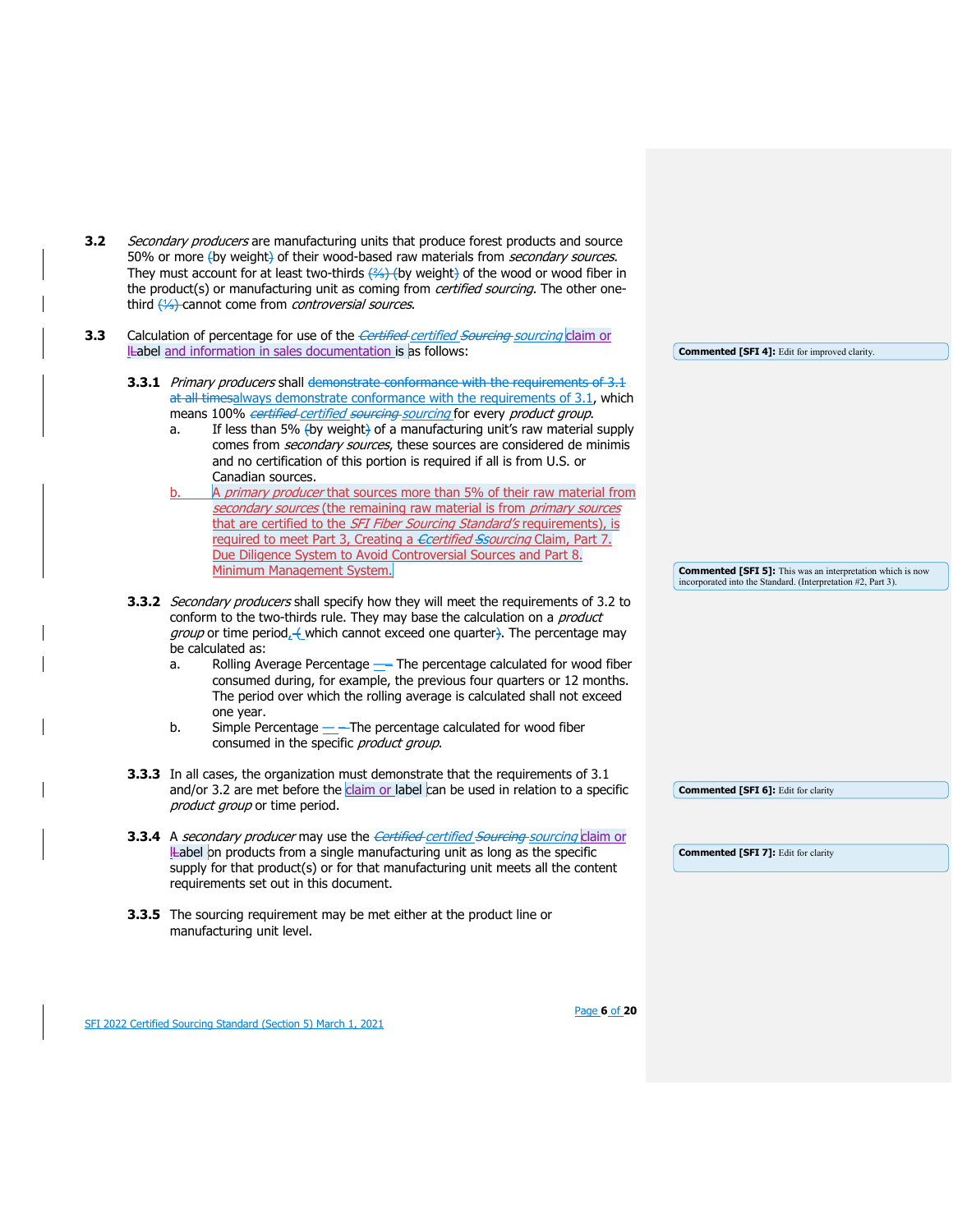- **3.4** SFI Certified Sourcing Claim: Fiber that conforms with Objectives 1-103 of Section 3, and/or from pre-consumer recycled content, and/or from post-consumer recycled content, and/or from an acceptable forest management standard.
	- **3.4.1** Certified sourcing claim verification can occur by a *primary producer's* Section 3 — -*SFI Fiber Sourcing Standard* certificate or Section 4 — - *SFI <del>Chain of Custody</del>* Chain-of-Custody Standard certificate, a secondary producer's SFI Chain of Custody Chain-of-Custody Standard certificate or SFI Certified Sourcing Standard certificate or, -an invoice, bill of lading, shipping document, letter, or other forms of communications available to the customer.

## <span id="page-6-0"></span>**Part 4: Organizations Outside the United States and Canada**

- **4.1** A primary producer or secondary producer outside the United States and Canada must successfully complete an annual audit by an accredited *SFI certification body* against the requirements of Appendix 1 of the SFI 2015-2019 Fiber Sourcing Standardthe SFI Certified Sourcing Standard.
- **4.2** A primary producer outside the United States and Canada must account for 100% percent of its *primary sources* as coming from *certified sourcing*.
- **4.3** A secondary producer outside the United States and Canada must account for at least two-thirds (₹) (by weight) of the wood or wood fiber in the product(s) or manufacturing unit as coming from *certified sourcing*. The other one-third <del>(¼)</del> cannot come from controversial sources.
- **4.4** An SFI-ceCertified oOrganization utilizing de minimis amounts of materials sourced from outside of the United States and Canada in their product(s) must conform to the requirements of the *SFI Certified Sourcing Standard* - - Part 7 Due Diligence System to Avoid Controversial Sources.

## <span id="page-6-1"></span>**Part 5:** Certified Sourcing **Definition**

Certified sourcing is defined as raw material sourced from the following sources confirmed by a certification body:

- **5.1** Fiber that conforms with Objectives 1-113 of Section 3 SFI 202215-2019 Fiber Sourcing Standard's requirements.
- **5.2** Pre-Consumer Recycled Content: Forest and tree-based material recovered from waste during a manufacturing process. Excluded is reutilization of materials such as rework, regrind or scrap generated in a process and capable of being reclaimed within the same process that generated it. Excluded are by-products resulting from primary production processes, such as sawmilling by-products (sawdust, chips, bark, etc.) or forestry

Page **7** of **20**

SFI 2022 Certified Sourcing Standard (Section 5) March 1, 2021

**Commented [SFI 8]:** Moved from Guidance, paragraph 14.4.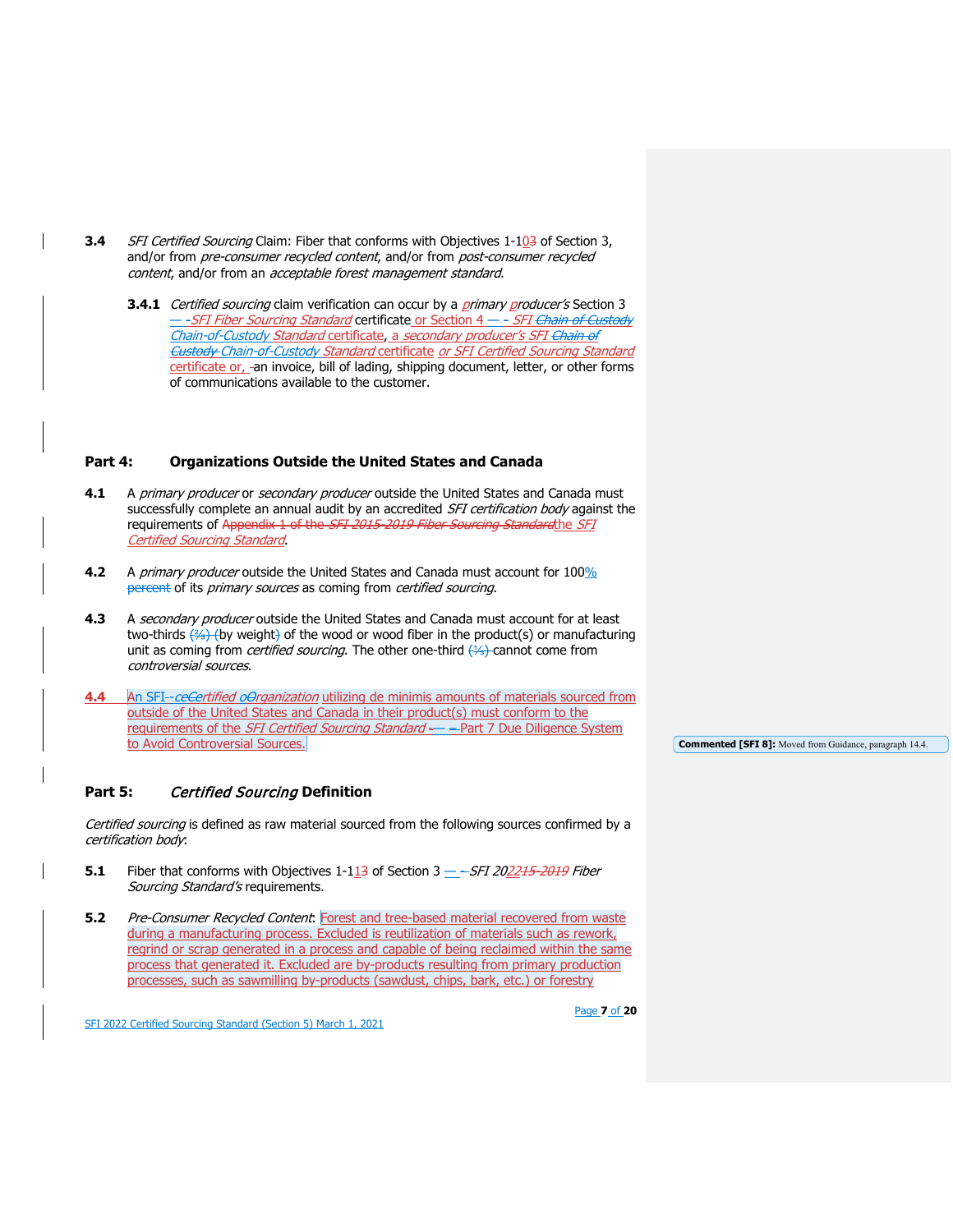residues (bark, chips from branches, roots, etc.) as they are not considered waste. Material diverted from the waste stream during a manufacturing process. It does not include materials such as rework, regrind or scrap generated in a process and capable of being reclaimed within the same process.

Any claims about pre-consumer recycled content by Program ParticipantsCertified OrganizationsSFI-certified organizations - or label users shall be accurate and consistent with applicable law. Program ParticipantsCertified OrganizationsSFI-certified organizations and label users are encouraged to consult the U.S. Federal Trade Commission's guidelines on environmental claims in product advertising and communication and the guidelines on environmental labeling and advertising issued by the Fair Business Practices Branch of Industry Canada's Competition Bureau, as appropriate, and to seek additional information and direction from national accreditation bodies, national standards bodies and national, state and provincial consumer protection and competition laws.

**5.3** Post-consumer recycled content: Forest and tree-based material generated by households or by commercial, industrial, and institutional facilities in their role as endusers of the product which can no longer be used for its intended purpose. This includes returns of material from the distribution chain and material from salvage from demolition. Material generated by households or by commercial, industrial and institutional facilities in their role as end-users of the product, which can no longer be used for its intended purpose.

Any claims about *post-consumer recycled content* by Program ParticipantsCertified OrganizationsSFI-certified organizations-and label users shall be accurate and consistent with applicable law. Program ParticipantsCertified OrganizationsSFI-certified organizations and label users are encouraged to consult the U.S. Federal Trade Commission's guidelines on environmental claims in product advertising and communication and the guidelines on environmental labeling and advertising issued by the Fair Business Practices Branch of Industry Canada's Competition Bureau, as appropriate, and to seek additional information and direction from national accreditation bodies, national standards bodies, and national, state and provincial consumer protection and competition laws.

- **5.4** Certified forest content, which includes content from specific forest tracts that are thirdparty certified to conform with the SFI 202215-2019 Forest Management Standard's Objectives  $1-165$  requirements or other *acceptable forest management standards* (e.g., CAN/CSA-Z809 and the American Tree Farm System individual and group certifications).
- **5.5** Non-controversial sources: The organization shall establish adequate measures to ensure that the labeled products do not come from *controversial sources*. See Part 76 on due diligence system to avoid controversial sources.

<span id="page-7-0"></span>**Part 6: Sale of Products**

SFI 2022 Certified Sourcing Standard (Section 5) March 1, 2021

**Commented [SFI 9]:** Alignment with PEFC definition.

**Commented [SFI 10]:** Alignment with PEFC definition.

Page **8** of **20**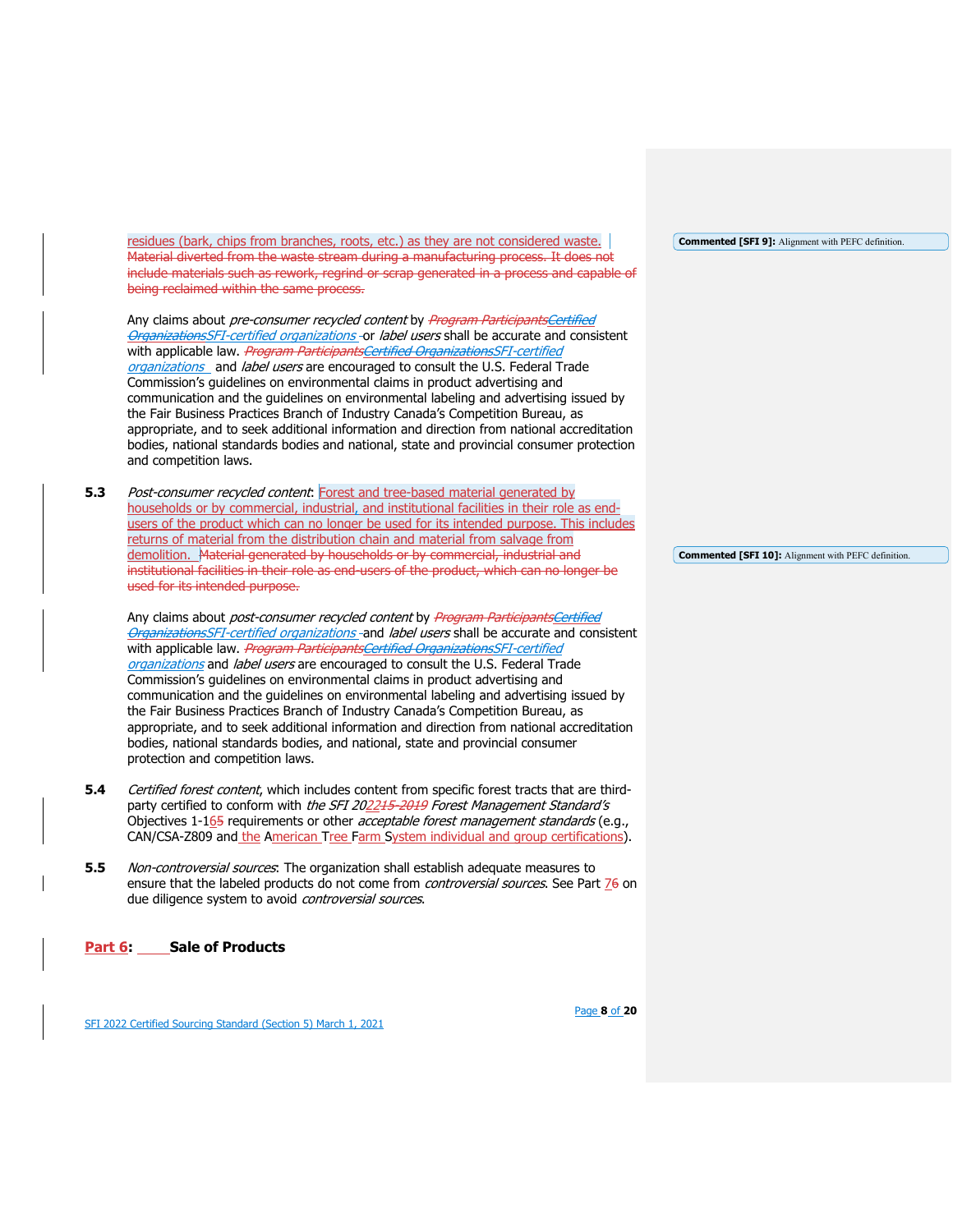- **6.1** If requested to provide a *SFI-certified sourcing* claim, the *SFI-certified organization* Certified Organization can, at the point of sale or transfer of the certified products to the next entity in the supply chain, provide customers with written information confirming the supplier's certified status and an official SFI claim statement. This can be in the form of, but not limited to, an invoice, bill of lading, shipping document, letter, or other forms of communications available to the customer at the time of the sale of the product.
- **6.2** When claims are communicated, the SFI-certified organization Certified Organization shall ensure that documentation of the certified products clearly states at least the following information:
	- a. SFI-certified organization<del>Certified organization</del>'s identification and SFI Certified Sourcing Standard or SFI Chain of Custody Chain-of-Custody Standard certificate number,
	- b. manufacturing facility(s) supplying the product(s) covered by the claim,
	- c. range of dates for manufacture of the product(s) covered by under the claim,
	- d. description of product(s) covered by the claim.,
	- e. an official SFI claim statement:
		- i. SFI X% Certified Sourcing or SFI Certified Sourcing
- **6.3** If the *SFI-certified organization <del>Certified Organization</del> uses the logo, both on-product* and off-product usage shall be carried out according to the terms and conditions of the SFI Office of Label Use and Licensing and the Section 6 - Rules for Use of SFI On-Product Labels and Off--Product Marks, in the SFI 2022 Standards and Rules document.

## <span id="page-8-0"></span>Part 7: Due Diligence System to Avoid *Controversial Sources*

#### **7.1 Definition of** controversial sources: Forest activities whichthat are not in compliance with applicable state, provincial, federal, or international laws. Forest activities whichthat are contributing to regional declines in habitat conservation and species protection (including biodiversity and special sites, Alliance for Zero Extinction sites and key Biodiversity Areas threatened and endangered species). Conversion sources originating from regions experiencing forest area decline. Forest activities where the spirit of the International Labour Organization (ILO) Declaration on Fundamental Principles and Rights at work (1998) are not met. Forest activities where the spirit of the United Nations Declaration on the Rights of Indigenous Peoples (2007) are not met. Fiber sourced from areas without effective social laws. Illegal Logging including trade in CITES (The Convention on International Trade in Endangered Species of Wild Fauna and Flora) listed species. **Conflict Timber** Genetically modified trees via forest tree biotechnology. **Commented [SFI 12]:** Edit requesting addition of AZE and KBAs as examples of special sites requiring protection. **Commented [SFI13]:** New definition of controversial sources.

SFI 2022 Certified Sourcing Standard (Section 5) March 1, 2021

Page **9** of **20**

**Commented [SFI11]:** This sections aligns with the new DDS

and controversial sources definition.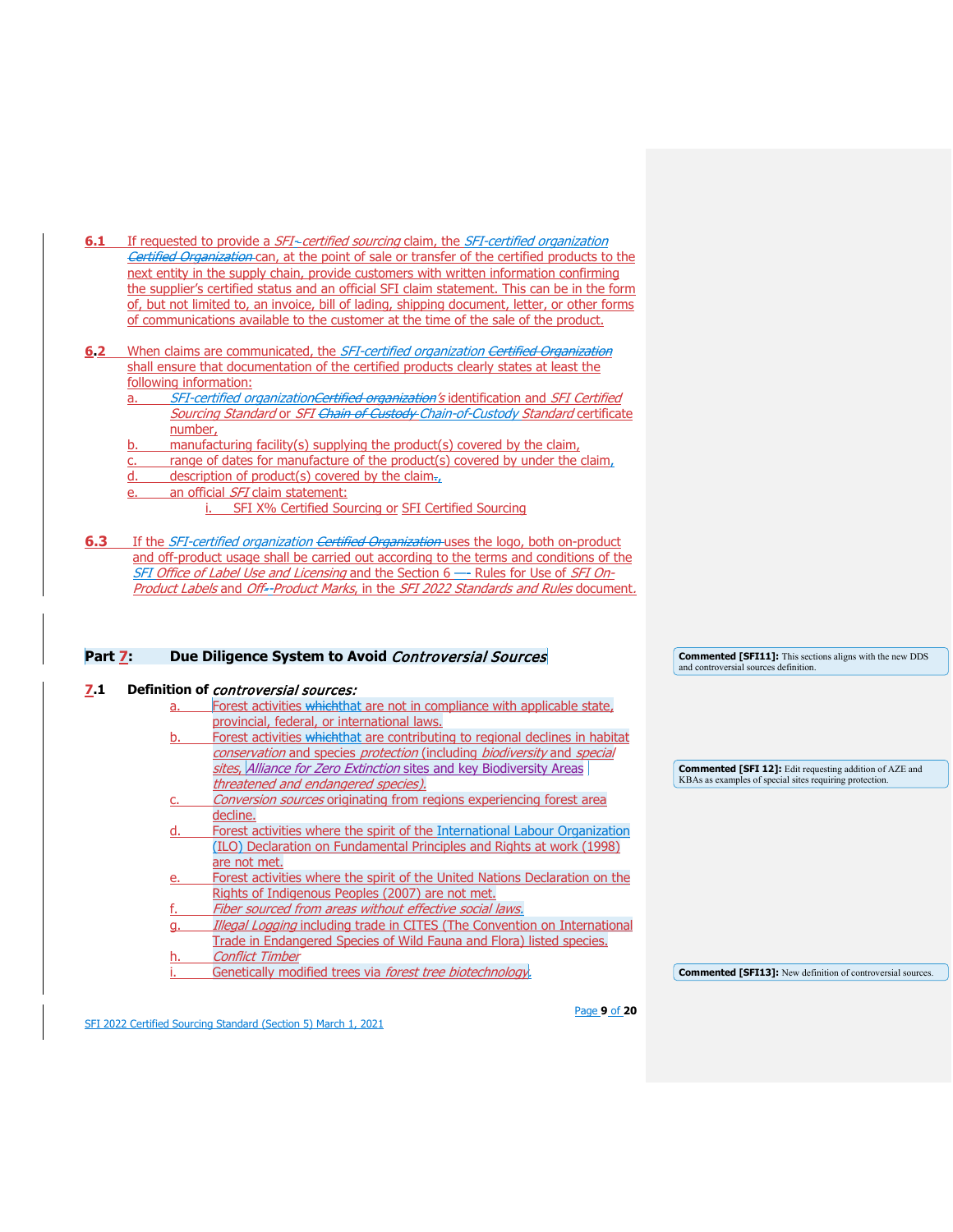| 6.1 Definition of <i>controversial sources:</i>                                                  |                                                                    |
|--------------------------------------------------------------------------------------------------|--------------------------------------------------------------------|
| Forest based products that are not in compliance with applicable state, provincial               |                                                                    |
| or federal laws, particularly as they may relate                                                 |                                                                    |
| conversion sources.                                                                              |                                                                    |
| legally required <i>protection</i> of threatened and endangered species,                         |                                                                    |
| requirements of CITES (The Convention on International Trade in                                  |                                                                    |
| Endangered Species of Wild Fauna and Flora)                                                      |                                                                    |
| legally required management of areas with designated high                                        |                                                                    |
| environmental and cultural values,                                                               |                                                                    |
|                                                                                                  |                                                                    |
| labor regulations relating to forest workers,                                                    |                                                                    |
| Indigenous Peoples' property, tenure and use rights                                              |                                                                    |
| Forest based products from illegal logging                                                       |                                                                    |
| Forest based products from areas without effective social laws                                   | <b>Commented [SFI 14]:</b> Old definition of Controversial Sources |
|                                                                                                  |                                                                    |
| <b>Access to Information</b>                                                                     |                                                                    |
|                                                                                                  |                                                                    |
| 7.2.1 The SFI-certified organization Certified Organization shall collect information on         |                                                                    |
| the source of the forest-based product, through a due diligence system to                        |                                                                    |
| address the likelihood of sourcing from <i>controversial sources</i> . This includes:            |                                                                    |
| Identification of tree species, or list of tree species potentially included,<br>a.              |                                                                    |
| by their common name and or their scientific name where applicable.                              |                                                                    |
| Country or region of harvest of the material.<br>b.                                              |                                                                    |
|                                                                                                  |                                                                    |
| <b>7.2.2</b> The <i>SFI-ceertified Oorganization</i> can consider forest-based products low risk |                                                                    |
| and exempt from further due diligence when:                                                      |                                                                    |
| Procured from a supplier with a valid SFI Section 2 (SFI Forest<br>a.                            | <b>Commented [SFI 15]:</b> Same edit as in the CoC Standard.       |
| Management Standard) certificate, or other acceptable forest                                     | Clarifying edit. See $a - e$ .                                     |
| management standards, that clearly indicates that the source is within                           |                                                                    |
| the scope of the certification; or                                                               |                                                                    |
| Procured from a supplier with a valid SFI Section 3 (SFI Fiber Sourcing<br>b.                    |                                                                    |
|                                                                                                  |                                                                    |
| Standard) certificate that clearly indicates that the source is within the                       |                                                                    |
| scope of the certification and/or the due diligence system; or                                   |                                                                    |
| Procured from a supplier with a valid SFI Section 4 (SFI Chain of Custody                        |                                                                    |
| Chain-of-Custody Standard), or other credible chain of custody-Chain-of-                         |                                                                    |
| Custody standard certificate and/or due diligence system; or                                     |                                                                    |
| d<br>Procured from a supplier with a valid SFI Section 5 (SFI Certified Sourcing                 |                                                                    |
| Standard) certificate and/or due diligence system; or                                            | <b>Commented [SFI16]:</b> Subgroup edit to include DDS in addition |
| Sourced from recycled forest-based products.                                                     | to the certificate.                                                |
|                                                                                                  |                                                                    |

## **6.2** Verification of Purchased Product(s)

To avoid *controversial sources,* the organization shall obtain <u>and</u> verify the scope ( of an *SFI* Section 2 (*SFI 2015-2019 Forest Management Standard*), Section 3 (SFI 2015-2019 Fiber Sourcing Standard), Section 4 (SFI 2015-2019 Chain-of-

Page **10** of **20**

SFI 2022 Certified Sourcing Standard (Section 5) March 1, 2021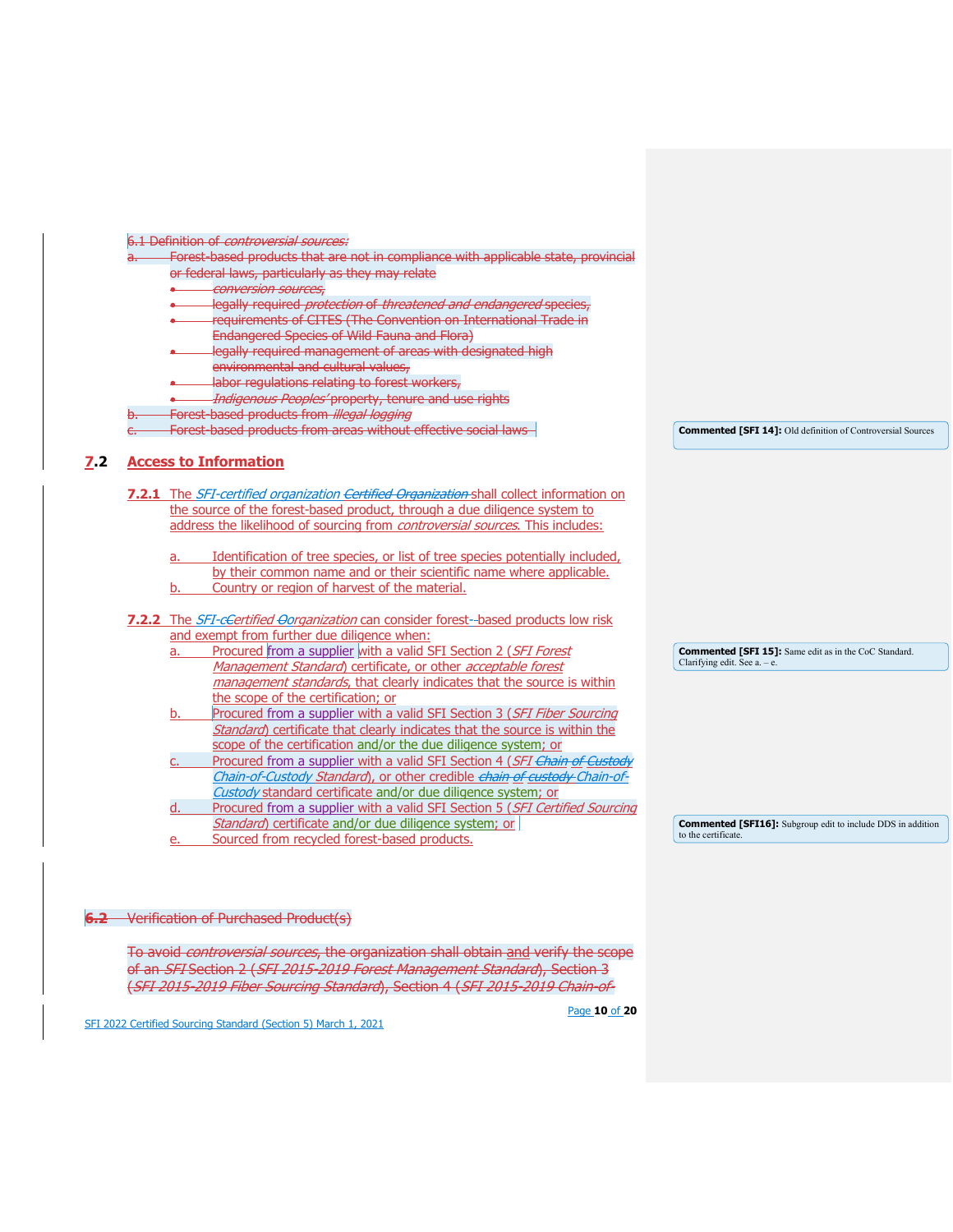Custody Standard), or other credible chain-of-custody standard certificate. Verification shall ensure that the facility and the purchased product(s) are directly associated with the certification. This can be achieved through the following:

On a valid SFI Section 2 (SFI 2015-2019 Forest Management Standard), Section 3 (SFI 2015-2019 Fiber Sourcing Standard), Section 4 (SFI 2015-2019 Chain-of-Custody Standard), or other credible chain-of-custody standard certificate or appendix to the certificate.

- On a publicly available *product group* listing, or
- By other means of verification.

Where inspection of the certificate and other supporting evidence can demonstrate that the facility and *product groups* are within scope of the certificate, then the organization purchasing that *product group* can credibly conclude that the products being sourced are low risk of coming from controversial sources.

- **7.3** Develop and Implement a Due Diligence SystemConducting a Risk **Assessment**
	- **7.3.1** The SFI-certified organization Certified Organization shall develop and implement a Due Diligence System (DDS) to assess and manage the risk of sourcing forest based products from *controversial sources* in accordance with the requirements of this standard.
	- **7.3.2** The DDS risk assessment shall classify material into "low-" and "high-" risk categories.
	- **7.3.3** The risk assessment shall be carried out at the regional level unless risk is consistent at the national level.
	- **7.3.4** The organization shall review, and if necessary, revise its risk ratings on at least an annual basis.
	- **7.3.5** The organization shall conduct a risk assessment before the first time of delivery for each new region of supply.

#### **6.3** Conducting a Risk Assessment

SFI 2022 Certified Sourcing Standard (Section 5) March 1, 2021

The intent is to carry out the risk assessment of all controversial sources at the national level and where risk is not consistent, at the appropriate regional level. This includes both forest-based products from *illegal logging (SFI Certified Sourcing* StandardAppendix 1 - Part 6.3.2) and forest-based products from areas without effective social laws (SFI Certified Sourcing Appendix 1 - Part 6.3.3). When forest-based products, excluding *recycled content*, are procured without a valid SFI Section 2 (SFI 2015-2019 Forest Management Standard), Section 3 (SFI

**Commented [SFI 20]:** Formerly Interpretation #4, Part 2, Appendix 1 – no longer needed as the requirement for a full DDS has addressed this item.

Page **11** of **20**

**Commented [SFI 17]:** Replaced with new 7.2 Access to Information

**Commented [SFI18]:** Avoidance of Controversial Sources Subgroup edit.

**Commented [SFI19]:** Avoidance of Controversial Sources Subgroup edit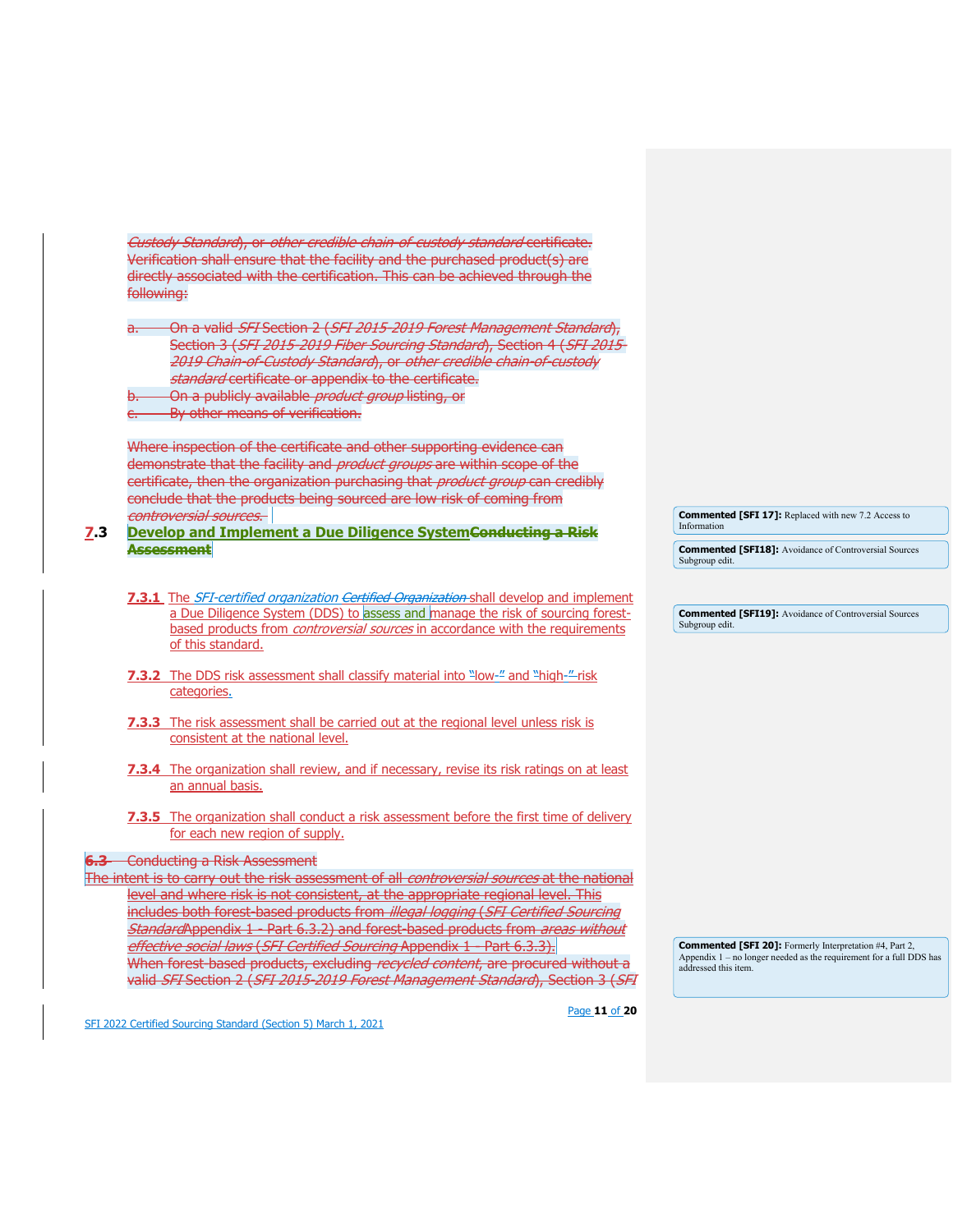2015-2019 Fiber Sourcing Standard), Section 4 (SFI 2015-2019 Chain-of-Custody Standard), or other credible chain-of-custody standard certificate, the organization shall collect information on the source of the forest-based product, through a due diligence system to address the likelihood of sourcing from controversial sources.

The Organization's Due Diligence System shall:

- **6.3.1** Conduct a risk assessment of sourcing forest-based products which are not in compliance with applicable state, provincial or federal laws, particularly as they may relate to:
	- conversion sources,
	- -legally required *protection* of *threatened and endangered* species,
	- requirements of CITES (The Convention on International Trade in Endangered Species of Wild Fauna and Flora),
	- **•** legally required management of areas with designated high environmental and cultural values,
	- labor regulations relating to forest workers,
	- *Indigenous Peoples'* property, tenure and legally established use rights.

The risk assessment shall be carried out at the national level and where risk is not consistent, at the appropriate regional level.

- **6.3.2** Conduct a risk assessment of sourcing forest based products from *illegal* logging
- **6.3.3** Conduct a risk assessment of sourcing forest-based products from areas without effective social laws addressing the following:
	- a. workers' health and safety;
	- b. fair labor practices:
	- *Indigenous Peoples'* **rights;**
	- antidiscrimination and anti-harassment measures;
	- **e.** prevailing wages; and
	- f. workers' right to organize.

**6.4** Implementing Program to Address Risk

Where the risk assessment conducted under 6.3 determines other than low risk, the organization shall implement a *program* to mitigate such risk and require a signed contract and/or self-declaration that the supplied forest-based product does not originate from controversial sources.

**7.4 Substantiated Concerns Due to Organization's Risk Assessment**

**Commented [SFI 21]:** Replaced with 7.3 Conducting a Risk **Assessment** 

**Commented [SFI22]:** New requirements to add substantiated concerns – alignment with the PEFC requirements.

SFI 2022 Certified Sourcing Standard (Section 5) March 1, 2021

Page **12** of **20**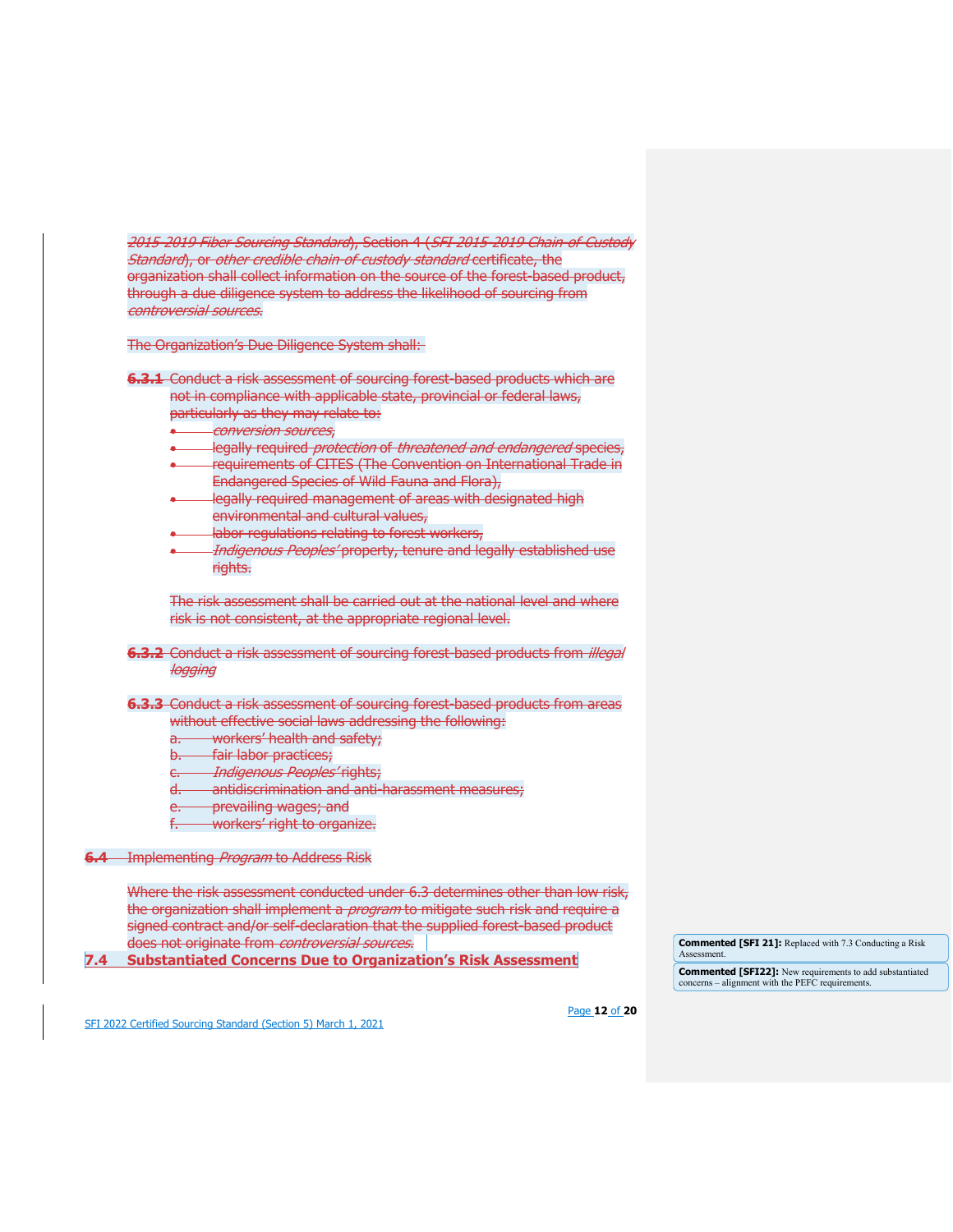- **7.4.1** The SFI-certified organization Certified Organization shall have a program to assess any substantiated concern. A substantiated concern is information supported by proof or evidence, indicating that forest-based material originates in *controversial sources*. Substantiated concerns can be concerns by third parties, as well as concerns of the organization itself.
- **7.4.2** The SFI-certified organization Certified Organization shall update its risk assessment to reflect substantiated concerns associated with a region of origin identified through internal data or public data.

## **7.5 Management of "High-" Risk Forest-Based Products**

- **7.5.1** Where the risk assessment determines high risk, the *SFI-certified organization* Certified Organization shall implement a program to mitigate such risk and require a signed contract and/or self-declaration that the supplied forest-based product does not originate from controversial sources.
- **7.5.2** For each supply source where the risk is high, the risk assessment shall also identify the specific verifiable controls that the supplier has in place to substantially reduce the risk of sourcing forest-based products from *controversial* sources.
- **7.5.3** Where a *SFI-certified organization <del>Certified Organization</del> receives forest-based* products, and then learns these forest-based products are may be from controversial sources, if possible, these forest-based products shall must be segregated and prevented from entering the supply chain. If avoidance is not achieved If forest--based product has already entered the fiber supply system and cannot be segregated additional corrective measures shall must be implemented to avoid future controversial sources. If subsequent verification demonstrates that the risk of this fiber originating from *controversial sources* is low, these forest-based products can re-enter the supply chain.
- **7.5.4** The *SFI-certified organization <del>Certified Organization</del> shall identify the verifiable* measures it must implement across the full supply chain for each source of supply identified as high risk to ensure that the supply is not from controversial sources which will include:
	- assessing the operating effectiveness of verifiable measures, through field-based verification.
	- for direct sources, include field and document verification of *controversial* sources risk factors back to the forest units from which fiber is sourced.
	- for indirect sources, include site and document verification of suppliers (such as lumber suppliers, chip suppliers and wood yards) to establish the absence of *controversial sources* risk factors in their inputs and samplebased field verification of their supply sources back to the forest units from which they source fiber.

SFI 2022 Certified Sourcing Standard (Section 5) March 1, 2021

Page **13** of **20**

**Commented [SFI23]:** Avoidance of Controversial Sources Subgroup edit.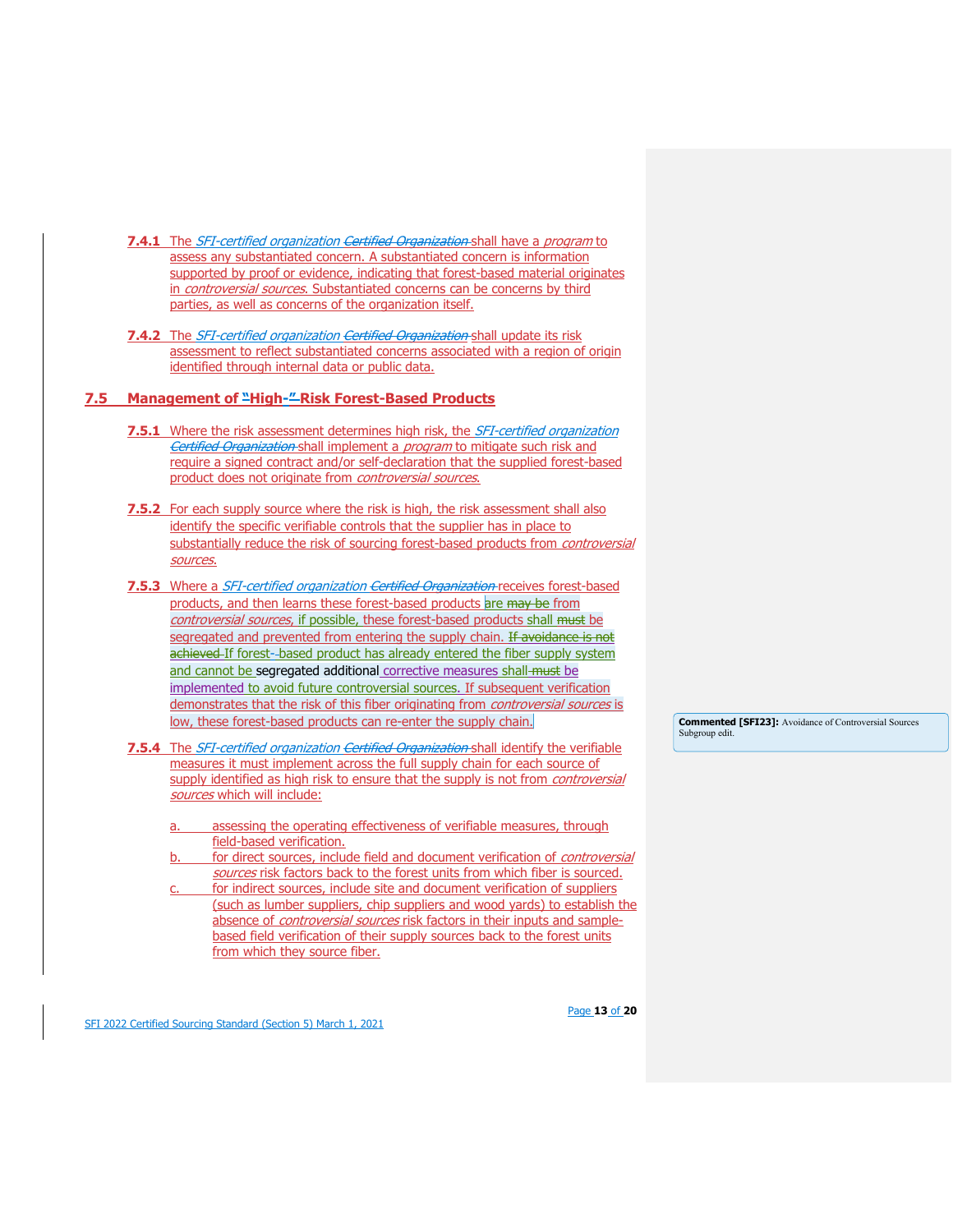**7.5.5** Where sampling is conducted as part of the verification program, the sampling program should be risk based to draw valid conclusions across all fiber inputs.

## **7.6 Avoidance of Controversial Sources**

**7.6.1** Where the verifiable measures are not considered to be effective in reducing the risk of receiving fiber from controversial sources to low, fiber from these sources shall be avoided.

## <span id="page-13-0"></span>Part -8: Minimum Management System Requirements

A primary producer certified to the SFI 2022 Fiber Sourcing Standard (Section 3, Objectives 1-11), meets the minimum management systems requirements specified in Part 8 of SFI Certified Sourcing Standard.

#### **8.1 General Requirements**

The *organization* shall operate a management system in accordance with the following elements of this standard, which ensure correct implementation and maintenance of the certified sourcing process. The management system shall be appropriate to the type, range and volume of work performed.

Note: An organization's quality (ISO 9001:201508) or environmental (ISO 14001:201504) management system can be used to meet the minimum requirements for the management system defined in this standard.

## **8.2 Responsibilities and Authorities for Certified Sourcing**

- **8.2.1** The Program Participant's SFI-certified organization's Certified organization's top management shall define and document its commitment to implement and maintain the *certified sourcing* requirements, and make this available to its personnel, suppliers, customers, and other interested parties.
- **8.2.2** The *Program Participant's SFI-certified organization'Certified organization's* top management shall appoint a member of the management who, irrespective of other responsibilities, shall have overall responsibility and authority for the certified sourcing.
- 8.2.3 The *Program Participant'sSFI-certified organization's Certified organization's* top management shall carry out a regular periodic review of the *certified sourcing* and its compliance with the requirements of this standard.
- **8.2.4** The *SFI-certified organization <del>Certified Organization</del> shall demonstrate its* commitment to comply with the social, health and safety requirements defined in this standard, including the spirt of ILO Declaration on Fundamental Principles and Rights at Work (1998).

**Commented [SFI 25]:** Added to align with PEFC requirement 4.10

SFI 2022 Certified Sourcing Standard (Section 5) March 1, 2021

Page **14** of **20**

**Commented [SFI 24]:** Interpretation #1, Part 2, Appendix 1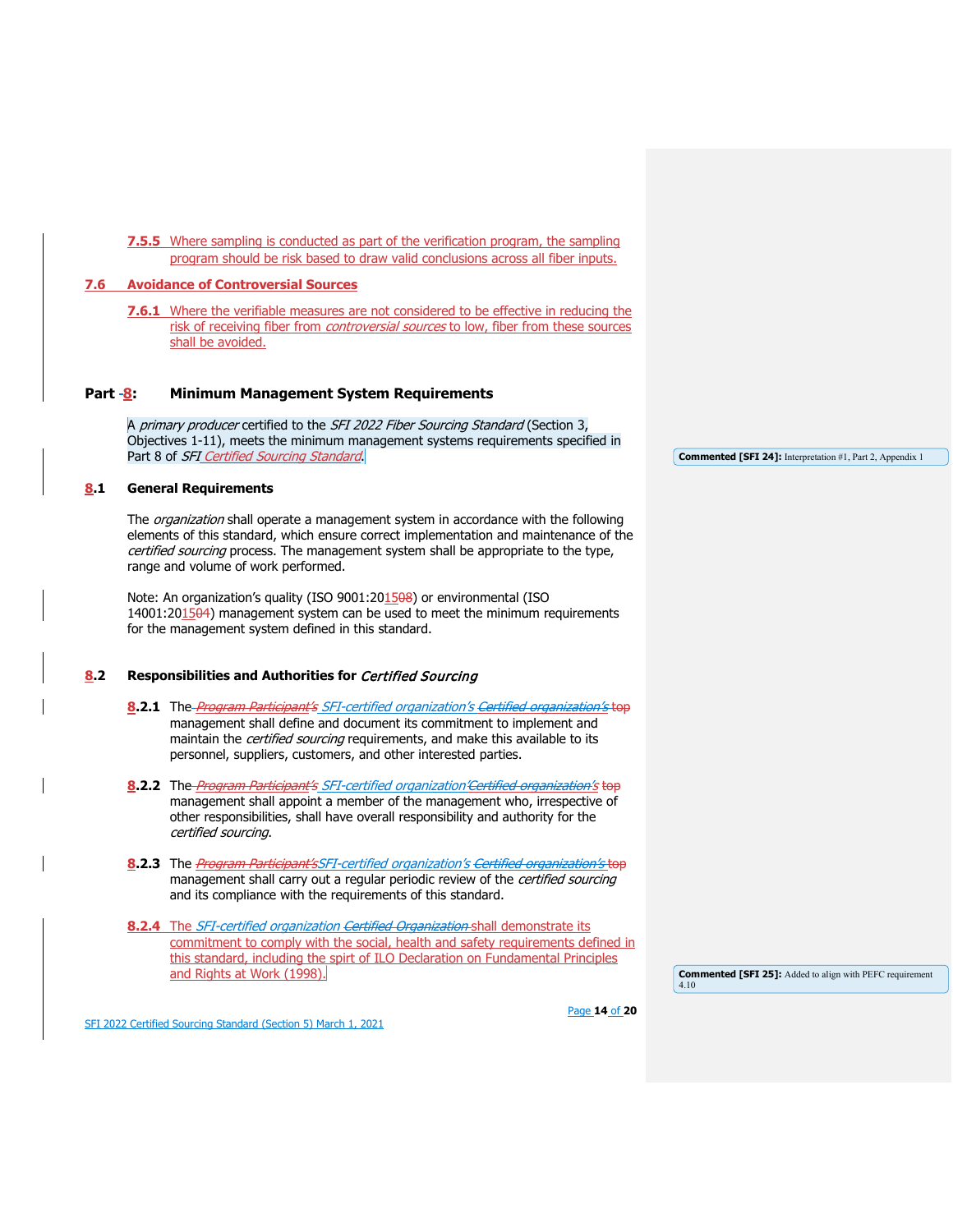8.2.5 The *SFI-certified organization <del>Certified OrganizationProgram Participant</del> shall* identify personnel performing work affecting the implementation and maintenance of the *certified sourcing*, and establish and set responsibilities and

- authorities relating to the *certified sourcing* process:
- a. raw material procurement and identification of the *certified sourcing;*
- b. product sale and labeling;
- c. record keeping; and<br>d. internal audits and n
- internal audits and nonconformity control.

Note: The responsibilities and authorities for the *certified sourcing* given above can be cumulated.

8.2.6 The certified organizations SFI-certified organization shall have a system to comply with all applicable social laws at the federal, provincial, state, and local levels in the country in which the *SFI-certified organization <del>SFI Certified</del>* **Organization operates.** This includes having a policy demonstrating compliance with social laws, such as those covering civil rights, equal employment opportunities, anti-discrimination and anti-harassment measures, workers' compensation, Indigenous Peoples' rights, workers' and communities' right to know, prevailing wages, workers' right to organize and occupational health and safety.

**Commented [SFI26]:** Text is redundant due to text immediately above.

**Commented [SFI 27]:** This was an interpretation which is now incorporated into the Standard. (Interpretation #1, Part 3).

#### **8.3 Documented Procedures**

The SFI-certified organization's organization's procedures for the certified sourcing shall be documented, and include at least the following elements:

- a. description of the raw material flow within the production process;<br>b. craanization structure, responsibilities and authorities relating to ch
- organization structure, responsibilities and authorities relating to chain of custody; and
- c. procedures for the *certified sourcing* process covering all requirements of this standard.

#### **8.4 Record Keeping**

- 8.4.1 The *organization* shall establish and maintain records to provide evidence it has conformed to the requirements of this standard and its certified sourcing procedures are effective and efficient. The *organization* shall keep at least the following:
	- a. records of all suppliers of certified sourcing material, including information to confirm requirements at the supplier level are met;
	- b. records of all purchased certified sourcing raw material;
	- c. records of all *certified sourcing* products sold;<br>d. records of internal audits, nonconformities wh
	- records of internal audits, nonconformities which occurred and corrective actions taken; and
	- e. records of top management's periodic review of compliance with *certified* sourcing requirements.

SFI 2022 Certified Sourcing Standard (Section 5) March 1, 2021

Page **15** of **20**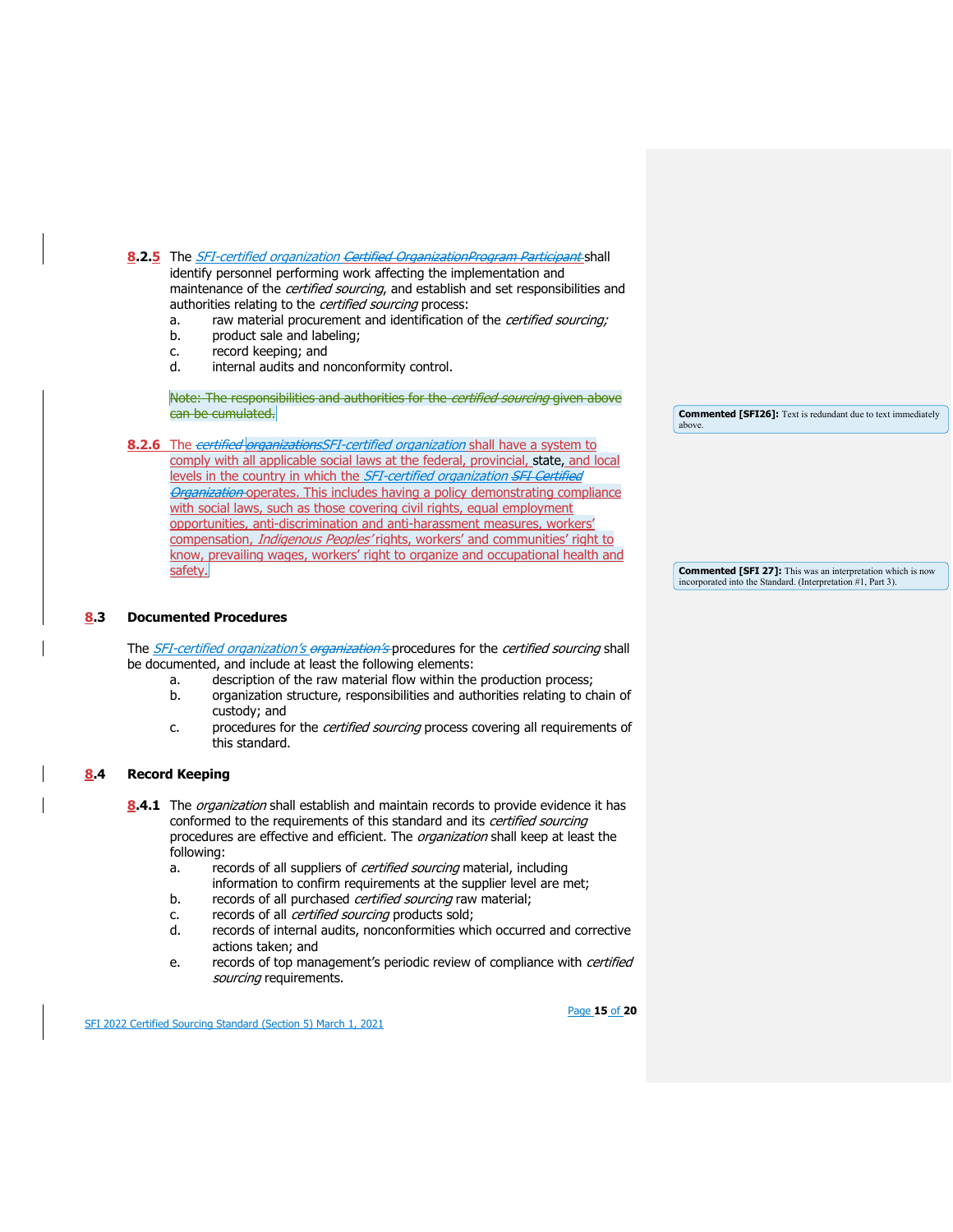**8.4.2** The organization shall maintain the records for a minimum period of three years unless stated otherwise by law.

#### **8.5 Resource Management**

#### **8.5.1** Human Resources/Personnel:

The SFI-certified organization Certified OrganizationProgram Participant</u> shall ensure that all personnel performing work affecting the implementation and maintenance of the *certified sourcing* shall be competent on the basis of based on appropriate training, education, skills and experience.

#### **8.5.2** Technical Facilities:

The SFI-certified organization Certified OrganizationProgram Participant shall identify, provideprovide, and maintain the infrastructure and technical facilities needed for effective implementation and maintenance of the organization's certified sourcing to meet the requirements of this standard.

## **8.56 Internal Audit and Management Review**

**8. 56.1** The SFI-certified organization certified organization shall conduct internal audits at least annually, and prior to the initial certification audit, intervals of no more than 18 months covering all requirements of this standard and establish corrective and preventive measures if required. provided they have discussed this approach with their *certification body* and received prior approval, and it agrees. The following requirements shall apply: a. for a single site or facility, the internal audit shall be completed prior to the next third-party audit.

- for a site or facility within the scope of a multi-site certificate, the internal audit shall be completed prior to the third-party audit of the central office including the results of the management review of the internal audit of the multi-site certificate.
- the internal audit shall address the requirements of  $8.6.2 8.6.8$ .

8.56.2The *SFI-certified organization <del>Certified OrganizationProgram Participant</del>-shall* 

conduct the internal audit in accordance with the following requirements:

- a. The internal audit shall be undertaken by personnel that have adequate knowledge of the SFI 2022 15-2019 Fiber Sourcing Standard Certified Sourcing Standard;
- b. Off-site interviews and desk audits are permissible;  $\frac{1}{2}$  appropriate to the scope and scale of the organization;
- c. If there have been no inputs or outputs for a site or manufacturing facility over the past year, internal audits are not required;
- d. If a site or manufacturing facility has had no sales of SFI-certified sourcing products over that past year, internal audits are not required;

SFI 2022 Certified Sourcing Standard (Section 5) March 1, 2021

Page **16** of **20**

**Commented [SFI28]:** Edited to align with PEFC approach to internal audit cycle. Also, aligns with ISO 19011 requirements.

**Commented [SFI29]:** Alignment with SFI COC language edits.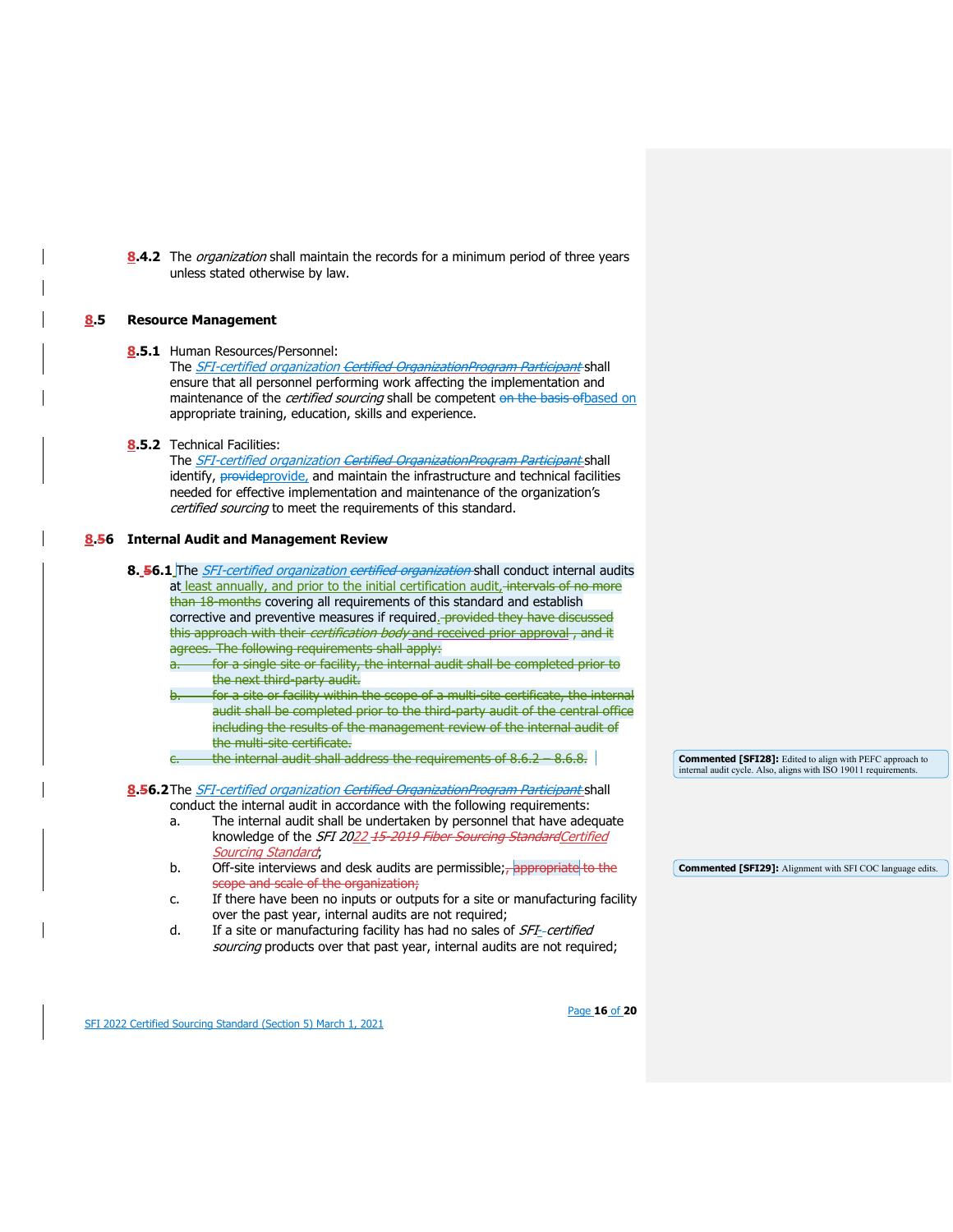| a.         |                        |                                                                                                      | the SFI-certified organization certified organization maintains legal<br>ownership of all input material to be included in the outsourced |                                                                                                                                                                                                                                                     |  |                                                                                                                                  |  |
|------------|------------------------|------------------------------------------------------------------------------------------------------|-------------------------------------------------------------------------------------------------------------------------------------------|-----------------------------------------------------------------------------------------------------------------------------------------------------------------------------------------------------------------------------------------------------|--|----------------------------------------------------------------------------------------------------------------------------------|--|
| b.         | processes;             |                                                                                                      |                                                                                                                                           | the certified sourcing material from the certified organization is clearly<br>identified physically segregated from other non-certified material and                                                                                                |  | Commented [SFI 31]: From 2015-2019 Chain-of-Custody 6.1<br><b>Commented [SFI 32]:</b> Edit to recognize there are ways to ensure |  |
|            |                        |                                                                                                      | outsource contractor returns the material back to the certified<br>organization after the outsourced work is completed; and               |                                                                                                                                                                                                                                                     |  | integrity of the process without having physical separation.                                                                     |  |
|            |                        |                                                                                                      | certification body to audit the outsourcing contractor or operation                                                                       | the certified organization reserves the right for the SFI--accredited                                                                                                                                                                               |  | Commented [SFI 33]: From 2015-2019 Chain-of-Custody 6.2.                                                                         |  |
|            |                        |                                                                                                      |                                                                                                                                           |                                                                                                                                                                                                                                                     |  | Commented [SFI 34]: From 2015-2019 Chain-of-Custody 6.1.                                                                         |  |
|            |                        | records of inputs/outputs are available.                                                             | 8.56.4 The internal audit of outsource contractors may be conducted remotely.                                                             |                                                                                                                                                                                                                                                     |  | <b>Commented [SFI35]:</b> Edit to strengthen the requirement.                                                                    |  |
| $a-$<br>b. | assessed as high risk. | sampling approach for these contractors.<br>8.6.6 The internal audit of outsource contractors shall: |                                                                                                                                           | <b>8.56.5</b> Where there are sufficient outsource contractors the internal audit may use a<br>determine the level of risk associated with the outsourced activities.<br>include within the scope of the internal audit those outsourced activities |  | <b>Commented [SFI 36]:</b> Edit to removal of this clause - same                                                                 |  |
|            | third-party certifier. |                                                                                                      |                                                                                                                                           | 8.6.7 The <i>SFI-certified organization <del>Certified OrganizationProgram Participant-</del>shall</i><br>have its rationale for remote audits and its sampling procedure audited by its                                                            |  | comment made for Chain-of-Custody Standard.                                                                                      |  |
|            |                        | the annual management review.                                                                        |                                                                                                                                           | <b>8.6.8</b> The results of internal audits shall be reported to management for review during                                                                                                                                                       |  |                                                                                                                                  |  |
|            |                        |                                                                                                      |                                                                                                                                           |                                                                                                                                                                                                                                                     |  |                                                                                                                                  |  |
|            |                        |                                                                                                      |                                                                                                                                           | <b>8.6.9</b> The organization shall establish procedures for dealing with complaints from                                                                                                                                                           |  |                                                                                                                                  |  |
|            |                        |                                                                                                      |                                                                                                                                           | suppliers, customers, and other parties relating to its certified sourcing system.                                                                                                                                                                  |  | <b>Commented [SFI37]:</b> Subgroup edit. Aligns with PEFC COC<br>requirement re complaints.                                      |  |
|            |                        | <del>Outsourcing Agreements</del>                                                                    |                                                                                                                                           |                                                                                                                                                                                                                                                     |  | <b>Commented [SFI 38]:</b> As per Chain-of-Custody Task Group                                                                    |  |

SFI 2022 Certified Sourcing Standard (Section 5) March 1, 2021

Page **17** of **20**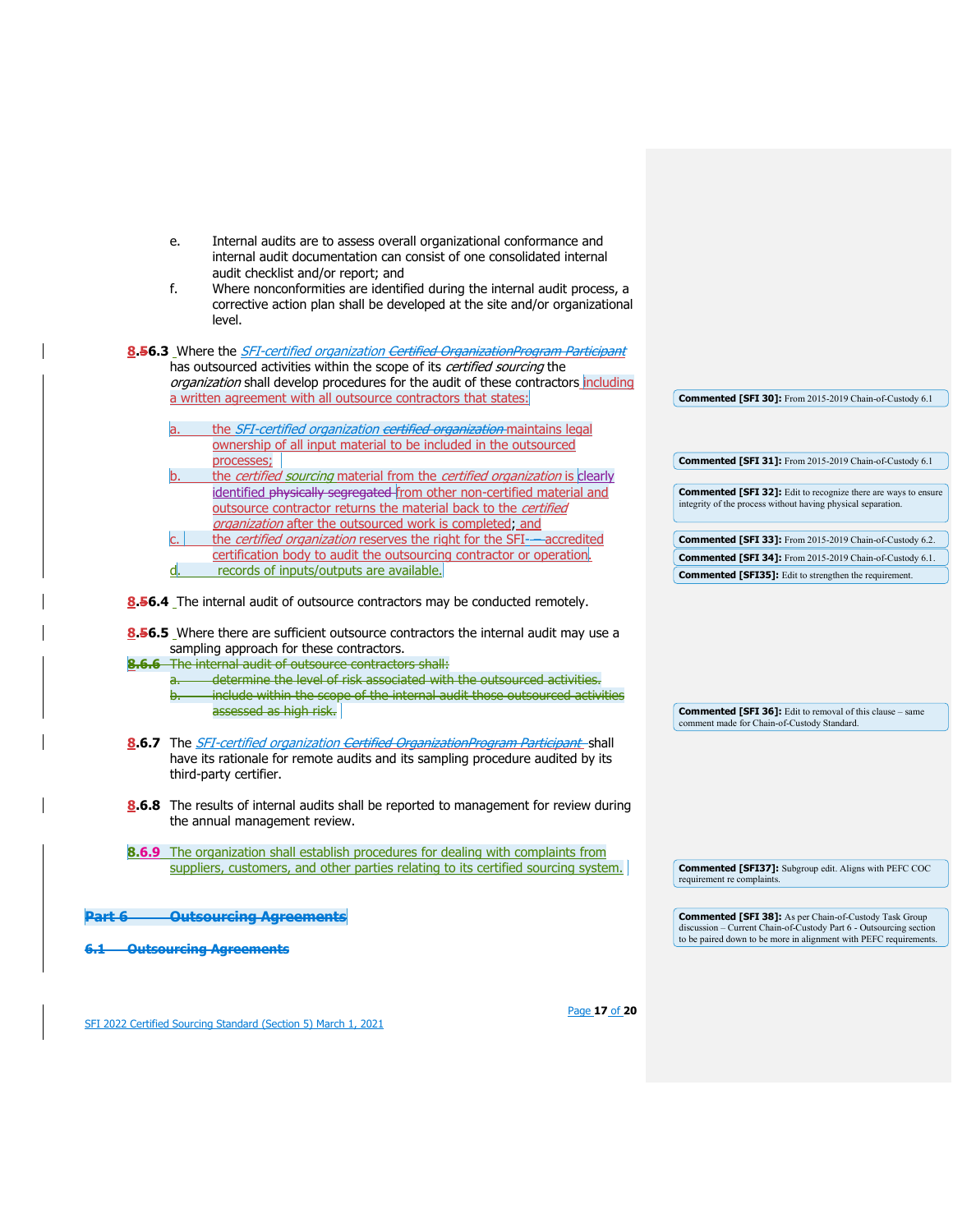|               | Chain-of-custody certificate holders who outsource processing or manufacturing                                                                                                                                                                                             |                                          |
|---------------|----------------------------------------------------------------------------------------------------------------------------------------------------------------------------------------------------------------------------------------------------------------------------|------------------------------------------|
|               | activities on a flexible basis to any one of a number of potential contractors may apply                                                                                                                                                                                   |                                          |
|               | for inclusion of the outsourced process within the scope of their SFI 2015 2019 Chain                                                                                                                                                                                      |                                          |
|               | of Custody Standard certificate.                                                                                                                                                                                                                                           |                                          |
|               | Organizations that wish to include outsourcing within the scope of their SFI 2015 2019                                                                                                                                                                                     |                                          |
|               | Chain-of-Custody Standard certificate shall ensure the following:                                                                                                                                                                                                          |                                          |
| a.            | the organization has legal ownership of all input material to be included in                                                                                                                                                                                               |                                          |
|               | outsourced processes;                                                                                                                                                                                                                                                      |                                          |
|               | the organization does not relinguish legal ownership of the materials during                                                                                                                                                                                               |                                          |
|               | outsourced processing;                                                                                                                                                                                                                                                     |                                          |
|               | the organization has an agreement or contract covering the outsourced process                                                                                                                                                                                              |                                          |
|               | with each contractor. This agreement or contract shall include a clause reserving                                                                                                                                                                                          |                                          |
|               | the right of the SFI accredited certification body to audit the outsourcing                                                                                                                                                                                                |                                          |
|               | contractor or operation;                                                                                                                                                                                                                                                   |                                          |
| <del>d.</del> | the organization has a documented control system with explicit procedures for                                                                                                                                                                                              |                                          |
|               | the outsourced process which are shared with the relevant contractor.                                                                                                                                                                                                      | Commented [SFI 39]: Now in 8.6.3.        |
|               | processed or produced SFI-certified material following outsourcing. The documentation<br>shall state the certificate holder's SFI 2015-2019 Chain-of-Custody Standard certificate<br>number and formal claim statement.<br><b>Assessing Risk for Outsource Contractors</b> |                                          |
|               | As per the requirements of 5.6.6 outsourced activities shall be risk ranked in accordance                                                                                                                                                                                  |                                          |
|               | with the following criteria:                                                                                                                                                                                                                                               |                                          |
|               | 6.2.1 Low Risk: outsource contractor receives the certified material from the                                                                                                                                                                                              |                                          |
|               | organization and material is physically segregated from other non certified                                                                                                                                                                                                |                                          |
|               | material and contractor returns the material back to the organization after the                                                                                                                                                                                            |                                          |
|               | outsourced work is completed.                                                                                                                                                                                                                                              | <b>Commented [SFI 40]:</b> Now in 8.6.3. |
|               |                                                                                                                                                                                                                                                                            |                                          |
|               | 6.2.2 High Risk: one or more of the following would indicate high risk scenarios                                                                                                                                                                                           |                                          |
|               | The outsourced contractor lacks the procedures to prevent the mixing of                                                                                                                                                                                                    |                                          |
|               | the organization's certified material with that of other companies'<br>materials that are unrelated to the outsourced process.                                                                                                                                             |                                          |
|               |                                                                                                                                                                                                                                                                            |                                          |
|               | -The outsource contractor receives certified material purchased by the                                                                                                                                                                                                     |                                          |
|               | organization for the process directly from the supplier on the<br>organization's behalf and ships finished product to the end customer on                                                                                                                                  |                                          |
|               | the organizations behalf.                                                                                                                                                                                                                                                  |                                          |
|               |                                                                                                                                                                                                                                                                            |                                          |
|               | The outsource contractor applies the organization's SFI label to the finished product and<br>ships the product direct to the customer.                                                                                                                                     |                                          |
| Part 9        | <b>Application Requirements</b>                                                                                                                                                                                                                                            |                                          |

<span id="page-17-0"></span>**9.1** Primary producers must annually submit to the **SFI** Office of Label Use and Licensing:

Page **18** of **20**

SFI 2022 Certified Sourcing Standard (Section 5) March 1, 2021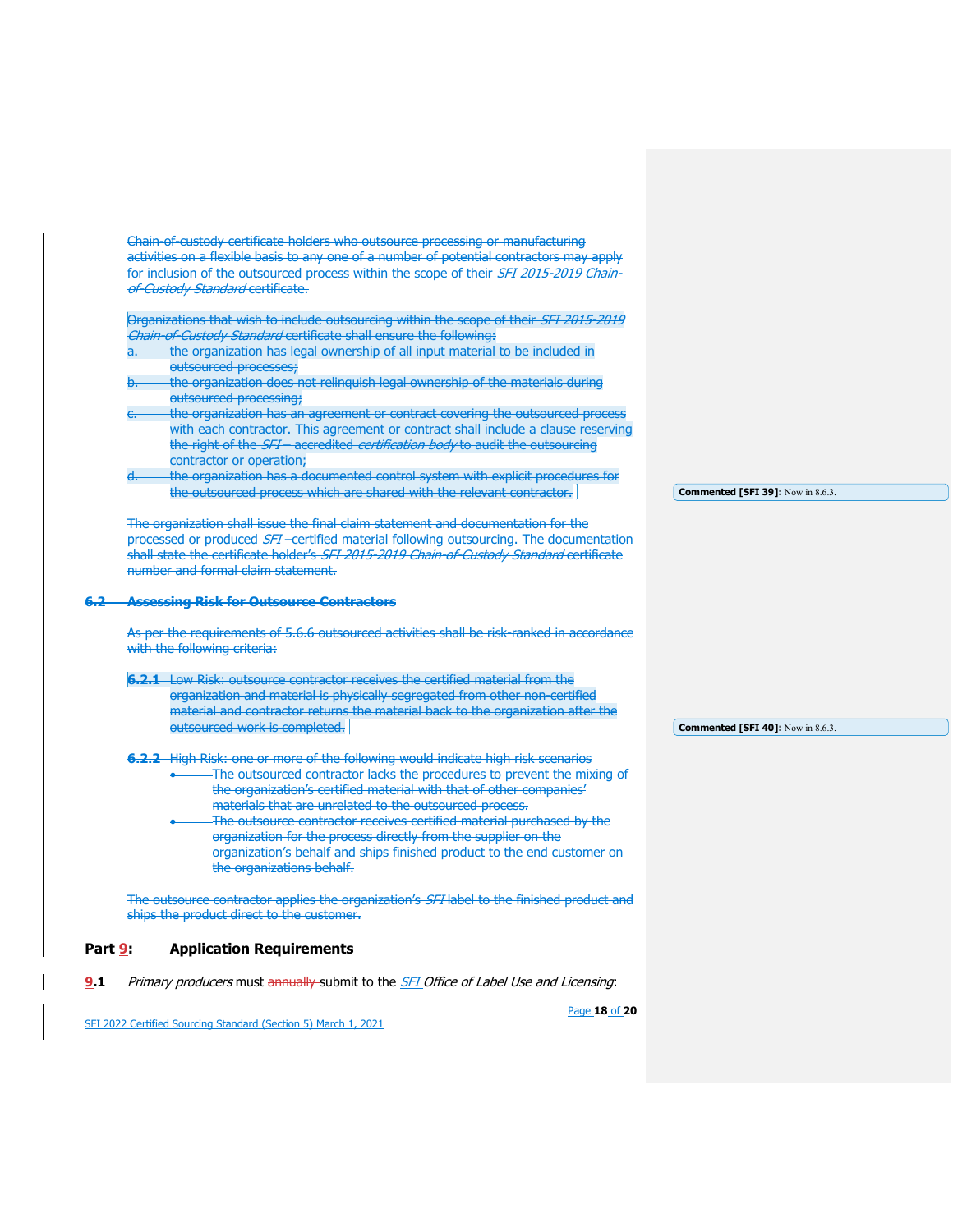|            |            | 8.1.1A copy of their certificate for Section 2 - SFI 2015-2019 Forest Management                       |  |                                                                     |  |
|------------|------------|--------------------------------------------------------------------------------------------------------|--|---------------------------------------------------------------------|--|
|            |            | Standard if a primary producer sources from company owned or company                                   |  |                                                                     |  |
|            |            | controlled lands enrolled in the SFI program and/or a copy of their Section 3                          |  |                                                                     |  |
|            |            | <b>SFI 2015 2019 Fiber Sourcing Standard listing the manufacturing units covered</b>                   |  |                                                                     |  |
|            |            | under the scope of the certificate.                                                                    |  | <b>Commented [SFI41]:</b> Removed as this is outdated and does not  |  |
|            |            |                                                                                                        |  | reflect actual workflow. New requirement at 9.1.1                   |  |
|            |            | 9.1.1 A copy of their annual SFI 2022 15 2019 Forest Management Standard and/or                        |  |                                                                     |  |
|            |            | SFI 2022 15-2019 Fiber Sourcing Standard public audit summary report issued                            |  |                                                                     |  |
|            |            | by an SFI certification body.                                                                          |  |                                                                     |  |
|            |            |                                                                                                        |  |                                                                     |  |
|            |            | Secondary producers must annually submit to the Office of Label Use and Licensing.                     |  |                                                                     |  |
|            |            |                                                                                                        |  |                                                                     |  |
|            |            | 8.2.1 A copy of their <i>Certified Sourcing</i> certificate issued to secondary producers              |  |                                                                     |  |
|            |            | certified to Section 3 - Appendix 1 - Rules for Use of SFI Certified Sourcing Label                    |  |                                                                     |  |
|            |            | issued by an accredited SFI certification body.                                                        |  |                                                                     |  |
|            |            |                                                                                                        |  |                                                                     |  |
|            |            | 8.2.2 A list of the manufacturing unit(s) and product(s) for which the SFI Certified                   |  |                                                                     |  |
|            |            | <b>Sourcing Label use approval is sought.</b>                                                          |  | <b>Commented [SFI42]:</b> Removed as this is not standard practice. |  |
| 9.2        |            | Primary or secondary producers outside the United States and Canada must annually                      |  | The Certification Body reports the certificate and the certified    |  |
|            |            | submit to the <b>SFI</b> Office of Label Use and Licensing.                                            |  | organization applies for label approval via the SFI Database.       |  |
|            |            |                                                                                                        |  |                                                                     |  |
|            |            | 9.2.1 -Specific examples of proposed SFI on-product label use and related promotional                  |  |                                                                     |  |
|            |            | literature to the SFI Office of Label Use and Licensing, in keeping with the SFI                       |  |                                                                     |  |
|            |            |                                                                                                        |  |                                                                     |  |
|            |            | Section 6 - Rules Ffor Use of SFI On-Product Labels and Off-Product Marks.                             |  |                                                                     |  |
|            |            | 8.3.1 A copy of their <i>Certified Sourcing</i> certificate to Appendix 1 of the SFI 2015 2019         |  |                                                                     |  |
|            |            | Fiber Sourcing Standard issued by an accredited SFI certification body.                                |  |                                                                     |  |
|            |            |                                                                                                        |  |                                                                     |  |
|            |            | 8.3.2 A list of the manufacturing unit(s) and product(s) for which the SFI Certified                   |  |                                                                     |  |
|            |            | <b>Sourcing Label use approval is sought.</b>                                                          |  | <b>Commented [SFI43]:</b> Removed. Not standard practice            |  |
|            |            |                                                                                                        |  |                                                                     |  |
| Part 9.    |            | <b>Office of Label Use and Licensing</b>                                                               |  |                                                                     |  |
|            |            |                                                                                                        |  |                                                                     |  |
| <u>9.1</u> |            | -The <i>Office of Label Use and Licensing</i> shall evaluate and approve applications for use of       |  |                                                                     |  |
|            |            | all SFI on product labels, shall establish label use rules and procedures set out in the               |  |                                                                     |  |
|            |            | Rules for Use of SFI On Product Labels and Off Product Marks a (Section 5 in the SFI                   |  |                                                                     |  |
|            |            | Standards and Rules document), and shall maintain oversight of use of all SFI on-                      |  |                                                                     |  |
|            |            | product labels.                                                                                        |  |                                                                     |  |
|            |            |                                                                                                        |  |                                                                     |  |
| <u>ج و</u> |            | A label user may not use the SFI program label on any products from manufacturing                      |  |                                                                     |  |
|            |            | unit(s) for which it has not obtained approval from the Office of Label Use and                        |  |                                                                     |  |
|            | Licensing. |                                                                                                        |  |                                                                     |  |
|            |            |                                                                                                        |  |                                                                     |  |
| 9.3        |            |                                                                                                        |  |                                                                     |  |
|            |            | Approval for use of any SFI on-product labels will become effective upon authorization                 |  |                                                                     |  |
|            |            | issued by the <i>Office of Label Use and Licensing</i> , and remains in effect for one year,           |  |                                                                     |  |
|            |            | unless terminated pursuant to the terms set out in the SFI Label Agreement.                            |  |                                                                     |  |
|            |            |                                                                                                        |  |                                                                     |  |
|            |            | <del>The <i>Office of Label Use and Licensing</i> may periodically announce additional rules and</del> |  |                                                                     |  |
|            |            | procedures to ensure ownership and use of the SFI on product labels are adequately                     |  |                                                                     |  |
|            |            | protected under applicable law, and to ensure proper consumer understanding.                           |  |                                                                     |  |
|            |            |                                                                                                        |  |                                                                     |  |
|            |            | Page 19 of 20                                                                                          |  |                                                                     |  |
|            |            | SFI 2022 Certified Sourcing Standard (Section 5) March 1, 2021                                         |  |                                                                     |  |